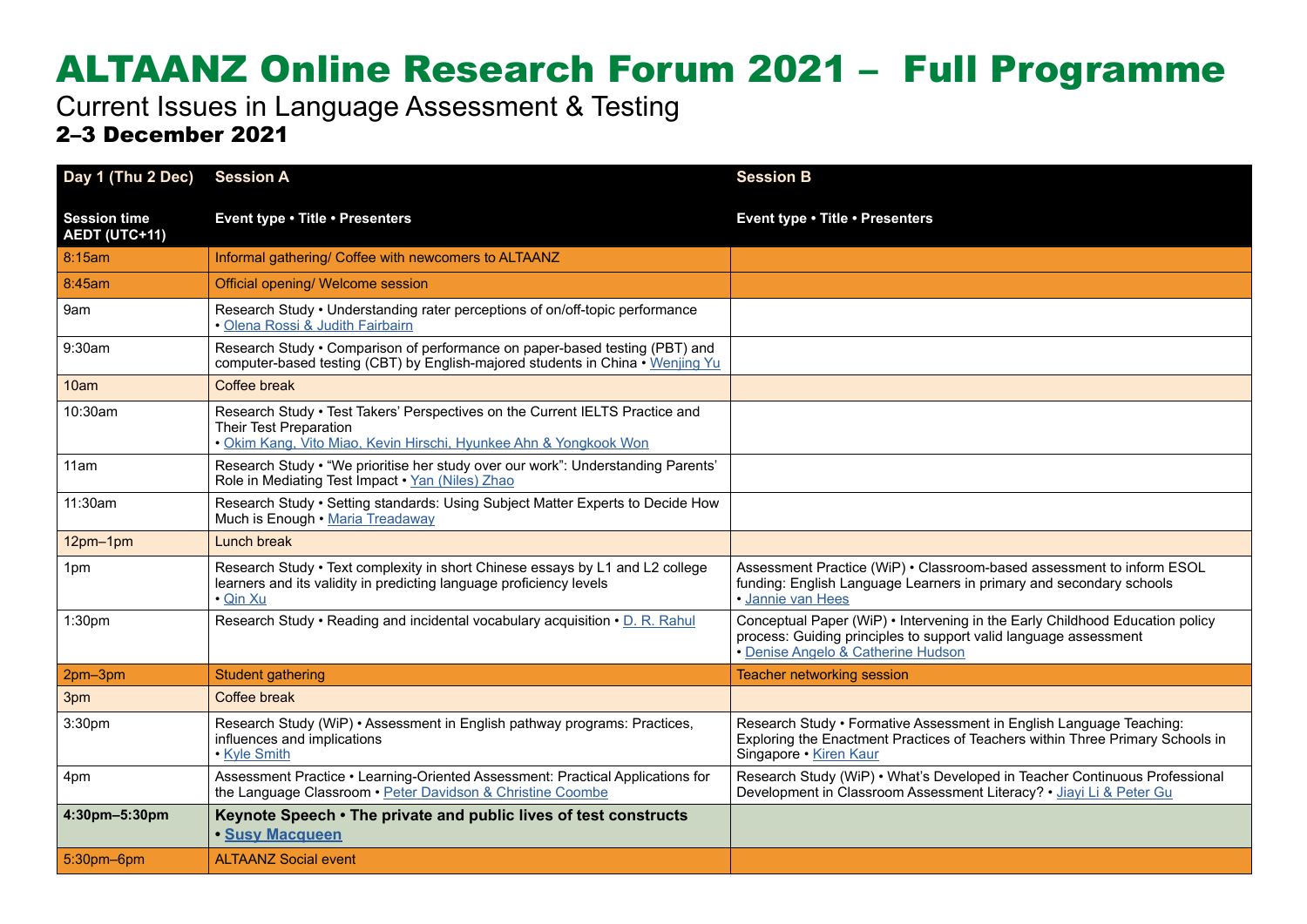## ALTAANZ Online Research Forum 2021 – Full Programme

Current Issues in Language Assessment & Testing 2–3 December 2021

| Day 2 (Fri 3 Dec)                    | <b>Session A</b>                                                                                                                                                                                    | <b>Session B</b>                                                                                                                                                                                              |  |
|--------------------------------------|-----------------------------------------------------------------------------------------------------------------------------------------------------------------------------------------------------|---------------------------------------------------------------------------------------------------------------------------------------------------------------------------------------------------------------|--|
| <b>Session time</b><br>AEDT (UTC+11) | Event type . Title . Presenters - Zoom link                                                                                                                                                         | Event type . Title . Presenters - Zoom link                                                                                                                                                                   |  |
| 8:15am                               | Informal gathering/ Coffee with newcomers to ALTAANZ                                                                                                                                                |                                                                                                                                                                                                               |  |
| 9am                                  | Research Study • Language teachers' views on the future of classroom<br>assessment · Ferit Kılıckaya & Agnieszka Borowiak                                                                           |                                                                                                                                                                                                               |  |
| 9:30am                               | Research Study • A matter of design: A case study on responding to classroom<br>teacher views whilst maintaining a hard-won system-wide inclusive EAL/D scale<br>• Denise Angelo & Catherine Hudson |                                                                                                                                                                                                               |  |
| 10am                                 | Research Study • Oral reflection tasks: Spanish L2 learner insights on Emergency<br>Remote Teaching assessment practices in a higher education context<br><b>Ana Maria Ducasse</b>                  |                                                                                                                                                                                                               |  |
| 10:30am                              | Coffee break                                                                                                                                                                                        |                                                                                                                                                                                                               |  |
| 11am                                 | Assessment Practice • Fairer for all: innovative approaches to assessing English<br>Language Learners in the mainstream classroom • Rosemary Erlam                                                  |                                                                                                                                                                                                               |  |
| 11:30am                              | Assessment Practice (WiP) • Developing, validating and using a descriptor scale<br>for academic English language proficiency in science and technology<br>· Jiangiu Tian                            |                                                                                                                                                                                                               |  |
| 12pm-1:15pm                          | <b>ALTAANZ AGM</b>                                                                                                                                                                                  |                                                                                                                                                                                                               |  |
| 1:15pm-2:15pm                        | Lunch break                                                                                                                                                                                         |                                                                                                                                                                                                               |  |
| $2:15$ pm $-3$ pm                    | Session with PLTA editors John Read & Jason Fan                                                                                                                                                     |                                                                                                                                                                                                               |  |
| 3pm                                  | Research Study • Constructive alignment of assessment practices in English<br>language classrooms • Lynrose Jane D. Genon & Chezka Bianca P. Torres                                                 | Research Study • Student Engagement with Feedback from an Automated Writing<br>Evaluation System for Formative Assessment of EFL Writing . Limei Zhang                                                        |  |
| 3:30pm                               | Research Study (WiP) • The CSE-based rubrics and assessment for learning in<br>EFL classroom<br>· Jiuliang Li & Noriko Iwashita                                                                     | Research Study • Developing a Computer-Assisted English Language Test for<br>Undergraduates for Diagnostic and Placement Purposes: Challenges and the Way<br>Forward • Radhika De Silva & Subhashi Wijesinghe |  |
| 4pm                                  | Coffee break                                                                                                                                                                                        |                                                                                                                                                                                                               |  |
| 4:30pm                               | Research Study (WiP) . Examining the validity of the CSE-based scale for<br>a writing assessment using the argument-based approach to validation<br>· Noriko Iwashita & Jiuliang Li                 |                                                                                                                                                                                                               |  |
| 5pm                                  | Research Study • Program Evaluation of University Language Placement Tests:<br>Examining Impact of Placement for French and Chinese • Ivy Chen & Ute Knoch                                          |                                                                                                                                                                                                               |  |
| 5:30pm-6pm                           | <b>Awards Ceremony &amp; Closing remarks</b>                                                                                                                                                        |                                                                                                                                                                                                               |  |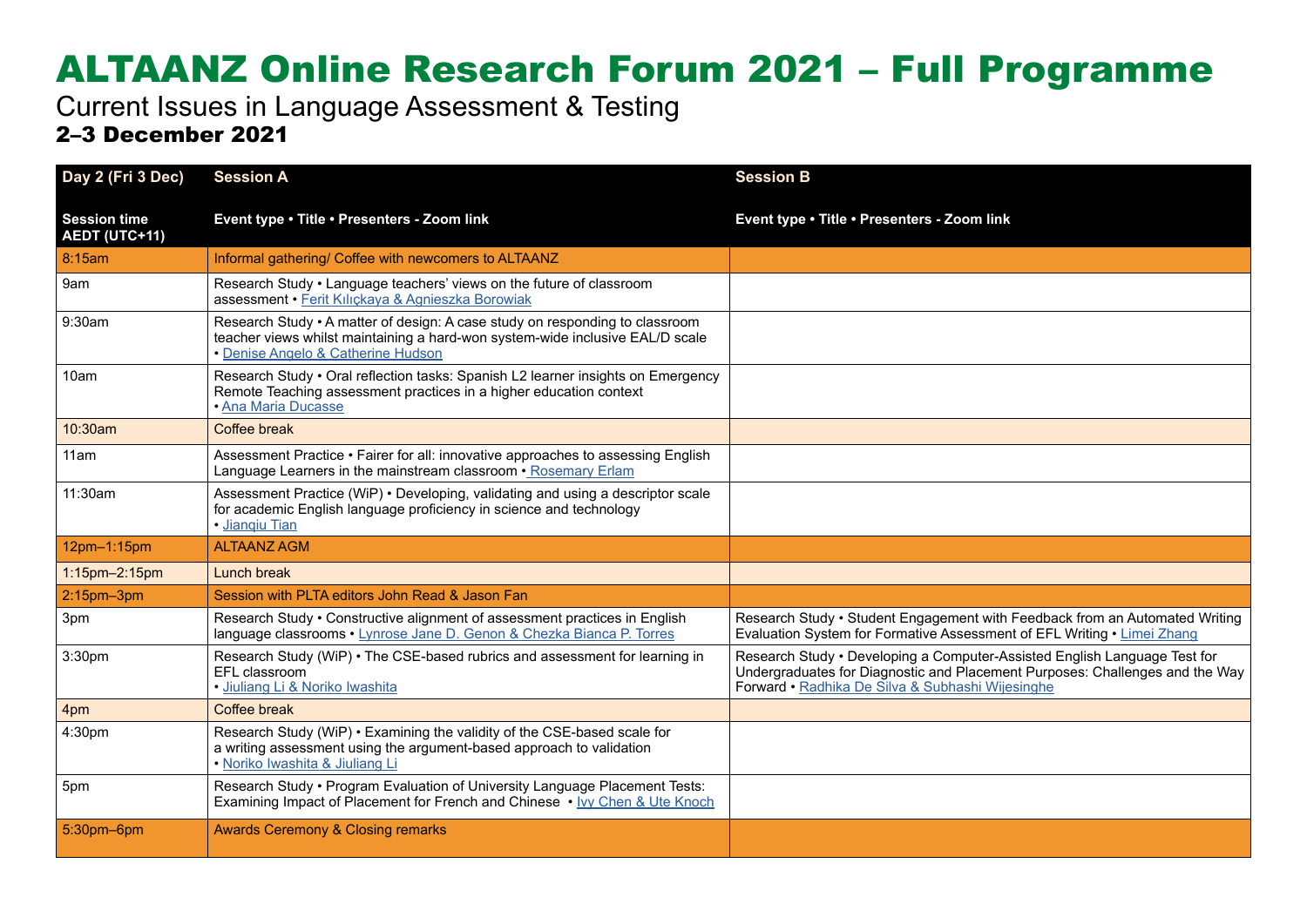<span id="page-2-0"></span>

| Day 1 (Thu 2 Dec)                    | <b>Session A</b>                                                                                                                                                          | Understanding rater perceptions of on/off-topic performance                                                                                                                                                                                                                                                                                                                                                                                                                                                                                                                                                                                                                                                                                                     |
|--------------------------------------|---------------------------------------------------------------------------------------------------------------------------------------------------------------------------|-----------------------------------------------------------------------------------------------------------------------------------------------------------------------------------------------------------------------------------------------------------------------------------------------------------------------------------------------------------------------------------------------------------------------------------------------------------------------------------------------------------------------------------------------------------------------------------------------------------------------------------------------------------------------------------------------------------------------------------------------------------------|
| <b>Session time</b><br>AEDT (UTC+11) | Event type . Title . Presenters                                                                                                                                           | <b>Abstract</b>                                                                                                                                                                                                                                                                                                                                                                                                                                                                                                                                                                                                                                                                                                                                                 |
| Day 1<br>9AM<br><b>Session A</b>     | Research Study<br>• Understanding rater perceptions of on/<br>off-topic performance<br>• Olena Rossi, Lancaster University, UK<br>& Judith Fairbairn, British Council, UK | In tests of speaking/writing, test-takers' performance is often rated on the task achievement<br>(fulfilment, completion) criterion. The criterion might ask the rater to decide whether the<br>response is on-topic or off-topic. It is, however, unclear how raters make such decisions<br>and how reliable the decisions are because little research has been done into the issue.<br>Therefore, this presentation aims to explore the rater decision-making process when making<br>on/off-topic decisions: what makes the decisions valid? Does the decision-making style have<br>an effect on the reliability of the judgements?                                                                                                                           |
|                                      |                                                                                                                                                                           | The presentation draws on two studies of rater perceptions of the on/off-topic construct<br>in speaking and writing tests. In the first study, thirty raters marked 45 test-taker speaking<br>responses and provided explanations for 135 on/off-topic decisions (three decisions per<br>response), as well as for the CEFR level for each of the 45 responses. In the second study,<br>three raters quality-reviewed five speaking and five writing test versions and provided expert<br>judgements about the quality of each test task on a range of evaluation criteria, including<br>whether the task might generate unintended – but legitimate - off-topic responses. The<br>judgements were submitted via an online questionnaire.                       |
|                                      |                                                                                                                                                                           | Findings from the first study demonstrated that the raters' decision-making process has an<br>effect on the on/off-topic decisions the raters make. Findings from the second study revealed<br>that even highly-experienced senior raters did not gain the same understanding of what<br>test-takers are expected to address in a test task just from considering the task and in the<br>absence of additional guidance from test designers. The studies' findings might be helpful<br>in understanding the decision-making process behind rating on/off-topic responses. The<br>presentation might also be of help to those involved in operational rating as suggestions on<br>improving the validity and reliability of on/off-topic decisions will be made. |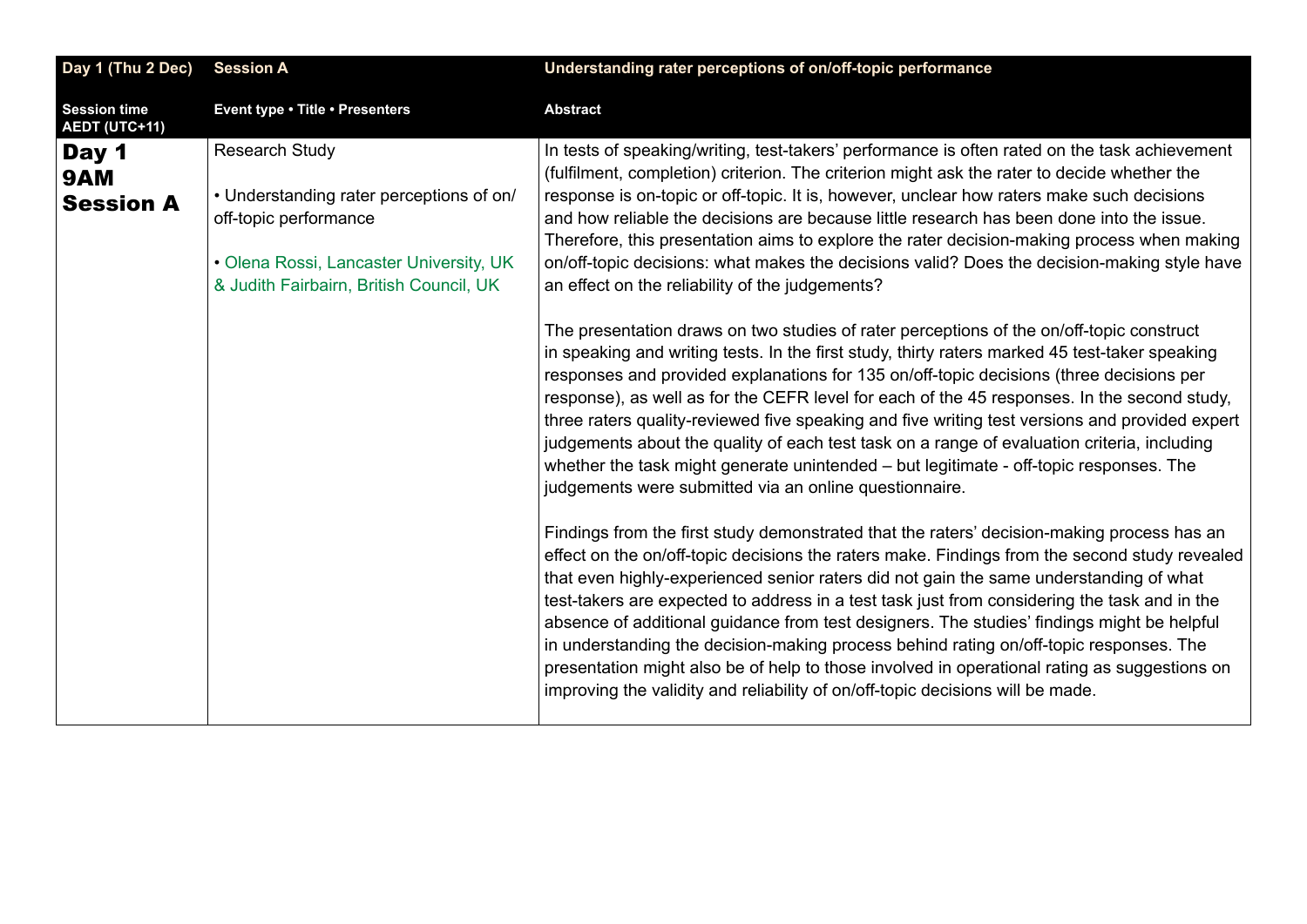<span id="page-3-0"></span>

| Day 1 (Thu 2 Dec)                           | <b>Session A</b>                                                                                                                                                                                                                  | Comparison of performance on paper-based testing (PBT) and computer-based testing (CBT)<br>by English-majored students in China                                                                                                                                                                                                                                                                                                                                                                                                                                                                                                                                                                                                                                                                                                                                                                                                                                                                                                                                                                                                                                                                                                                                                                                                                                                                                                                                                                                                                                                                                                                                                                                                                                                                                                                                                                                                                                                                                                                                                                                             |
|---------------------------------------------|-----------------------------------------------------------------------------------------------------------------------------------------------------------------------------------------------------------------------------------|-----------------------------------------------------------------------------------------------------------------------------------------------------------------------------------------------------------------------------------------------------------------------------------------------------------------------------------------------------------------------------------------------------------------------------------------------------------------------------------------------------------------------------------------------------------------------------------------------------------------------------------------------------------------------------------------------------------------------------------------------------------------------------------------------------------------------------------------------------------------------------------------------------------------------------------------------------------------------------------------------------------------------------------------------------------------------------------------------------------------------------------------------------------------------------------------------------------------------------------------------------------------------------------------------------------------------------------------------------------------------------------------------------------------------------------------------------------------------------------------------------------------------------------------------------------------------------------------------------------------------------------------------------------------------------------------------------------------------------------------------------------------------------------------------------------------------------------------------------------------------------------------------------------------------------------------------------------------------------------------------------------------------------------------------------------------------------------------------------------------------------|
| <b>Session time</b><br><b>AEDT (UTC+11)</b> | Event type . Title . Presenters                                                                                                                                                                                                   | <b>Abstract</b>                                                                                                                                                                                                                                                                                                                                                                                                                                                                                                                                                                                                                                                                                                                                                                                                                                                                                                                                                                                                                                                                                                                                                                                                                                                                                                                                                                                                                                                                                                                                                                                                                                                                                                                                                                                                                                                                                                                                                                                                                                                                                                             |
| Day 1<br><b>9.30AM</b><br><b>Session A</b>  | Research Study<br>• Comparison of performance on paper-<br>based testing (PBT) and computer-<br>based testing (CBT) by English-majored<br>students in China<br>• Wenjing Yu, The University of<br>Queensland, Brisbane, Australia | Computer-based testing (CBT) has been widely used in large English proficiency tests<br>worldwide. In China, considerable attention has been invested in the implementation of CBT<br>in high-stakes language testing. However, limited research is available concerning whether<br>CBT can be used for Test for English Majors-Band 4 (TEM 4), a test specifically targeted at<br>English-majored undergraduate students in tertiary education in China.<br>This study aimed to investigate whether testing mode could impact TEM 4 score and<br>to identify factors that might explain performance on CBT of TEM 4. In total 92 Chinese<br>undergraduate students were randomly assigned to one of the groups, i.e. CBT or paper-<br>based testing (PBT) and took the test. A mixed method was employed to analyse the test<br>performance data in the two modes and CBT group participants' computer familiarity and<br>attitudes towards the mode via questionnaire survey (quantitative analysis) and semi-<br>structured interviews to the CBT group participants (qualitative analyses). The results<br>revealed that (1) test scores in the two modes were comparable; (2) two items in the<br>computer familiarity questionnaire, i.e., comfort level of reading articles on the computer<br>and forgetting time when using computers, positively correlated with CBT scores; and (3)<br>participants' attitudes towards CBT did not impact test performance.<br>The comparable test scores and students' positive attitude toward CBT suggest that CBT<br>could be a viable solution to respond to the trend of employing computers in language<br>testing and to better address both students' requirements and institutional needs. The<br>positive correlation between participants' computer familiarity and test scores was not found<br>in many previous studies. This implies that computer literacy is an evolving notion that<br>should be an enduring concern of assessment designers, given the rapid advancement of<br>diverse digital platforms and technologies (laptops, desktops, tablets, etc.). |
|                                             |                                                                                                                                                                                                                                   |                                                                                                                                                                                                                                                                                                                                                                                                                                                                                                                                                                                                                                                                                                                                                                                                                                                                                                                                                                                                                                                                                                                                                                                                                                                                                                                                                                                                                                                                                                                                                                                                                                                                                                                                                                                                                                                                                                                                                                                                                                                                                                                             |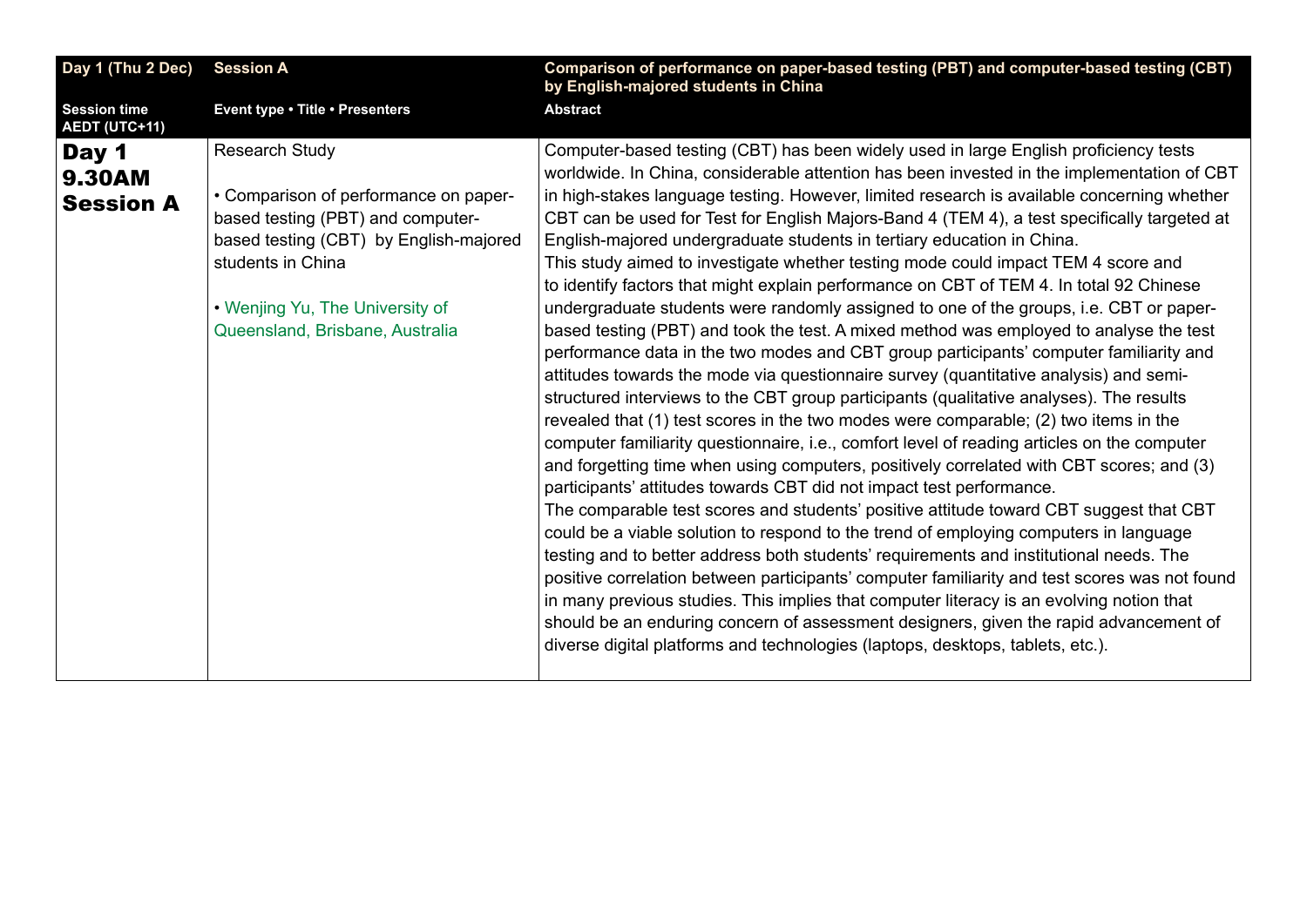<span id="page-4-0"></span>

| Day 1 (Thu 2 Dec)                           | <b>Session A</b>                                                                                                                                                                                                                                                                                                                                                                                       | Test Takers' Perspectives on the Current IELTS Practice and Their Test Preparation                                                                                                                                                                                                                                                                                                                                                                                                                                                                                                                                                                                                                                                                                                                                                                                                                                                                                                                                                                                                                                                                                                                                                                                                                                                                                                                                                                                                                                                                                                                                                                                                                                                                                                                                                                                                                                                                                                                                                                                                                                               |
|---------------------------------------------|--------------------------------------------------------------------------------------------------------------------------------------------------------------------------------------------------------------------------------------------------------------------------------------------------------------------------------------------------------------------------------------------------------|----------------------------------------------------------------------------------------------------------------------------------------------------------------------------------------------------------------------------------------------------------------------------------------------------------------------------------------------------------------------------------------------------------------------------------------------------------------------------------------------------------------------------------------------------------------------------------------------------------------------------------------------------------------------------------------------------------------------------------------------------------------------------------------------------------------------------------------------------------------------------------------------------------------------------------------------------------------------------------------------------------------------------------------------------------------------------------------------------------------------------------------------------------------------------------------------------------------------------------------------------------------------------------------------------------------------------------------------------------------------------------------------------------------------------------------------------------------------------------------------------------------------------------------------------------------------------------------------------------------------------------------------------------------------------------------------------------------------------------------------------------------------------------------------------------------------------------------------------------------------------------------------------------------------------------------------------------------------------------------------------------------------------------------------------------------------------------------------------------------------------------|
| <b>Session time</b><br>AEDT (UTC+11)        | Event type . Title . Presenters                                                                                                                                                                                                                                                                                                                                                                        | <b>Abstract</b>                                                                                                                                                                                                                                                                                                                                                                                                                                                                                                                                                                                                                                                                                                                                                                                                                                                                                                                                                                                                                                                                                                                                                                                                                                                                                                                                                                                                                                                                                                                                                                                                                                                                                                                                                                                                                                                                                                                                                                                                                                                                                                                  |
| Day 1<br><b>10.30AM</b><br><b>Session A</b> | <b>Research Study</b><br>• Test Takers' Perspectives on the<br><b>Current IELTS Practice and Their Test</b><br>Preparation<br>• Okim Kang, Northern Arizona University,<br>USA, Vito Miao, Nothern Arizona<br>University, USA, Kevin Hirschi, Northern<br>Arizona University, USA, Hyunkee Ahn,<br>Seoul National University, South Korea &<br>Yongkook Won, Seoul National University,<br>South Korea | Understanding test-takers' perceptions helps access their lived experiences of validity<br>which may lead to more socially responsive enactment of language testing and assessment<br>(Hamid, Hardy, & Reyes, 2019; O'Sullivan & Green, 2011; Weir, 2005). The study explored<br>test takers' perspectives on the current practices in IELTS and their needs especially in<br>relation to the fast-growing technology as well as the global pandemic situation. It also<br>examined to what extent these contexts affected test-takers' IELTS preparation in different<br>geographic locations. The study involved 241 potential IELTS test takers from 3 different<br>geographic locations (i.e., Korea=81, China=80, and the U.S. = 80). Participants who had<br>recently taken or planned to take the IELTS tests) completed a survey which took about 60-<br>90 minutes. The survey included background questionnaires, online and offline resource use<br>for test preparation, and their pandemic-related perspectives. Brief online interviews were<br>included at the end of the survey. Descriptive statistics, ANOVAs, and Linear Mixed-Effects<br>Models were performed. The results showed that 45-60% of the participants reported their<br>needs for changing test locations and schedules, due to the pandemic situation. Those in<br>the U.S (M=60) looked for online resources or changed the testing centre significantly more<br>than those in Korea (M=23) and China (M=30) (F=13.52, $p=000$ ) and they also preferred<br>the computer-based test at home (M=78) significantly more than those in Korea or in China<br>(F=27.33, p=.000). The geographic locations yielded various test-attitude differences and<br>explained about 17% of the variance in these perception scores (Marginal R2=.168). The<br>findings offer important implications to IELTS test development and administration, and<br>language assessment and learning. The findings of learners' perception of test preparation<br>styles and methods can be of use to curriculum development and instructional planning in<br>general. |
|                                             |                                                                                                                                                                                                                                                                                                                                                                                                        |                                                                                                                                                                                                                                                                                                                                                                                                                                                                                                                                                                                                                                                                                                                                                                                                                                                                                                                                                                                                                                                                                                                                                                                                                                                                                                                                                                                                                                                                                                                                                                                                                                                                                                                                                                                                                                                                                                                                                                                                                                                                                                                                  |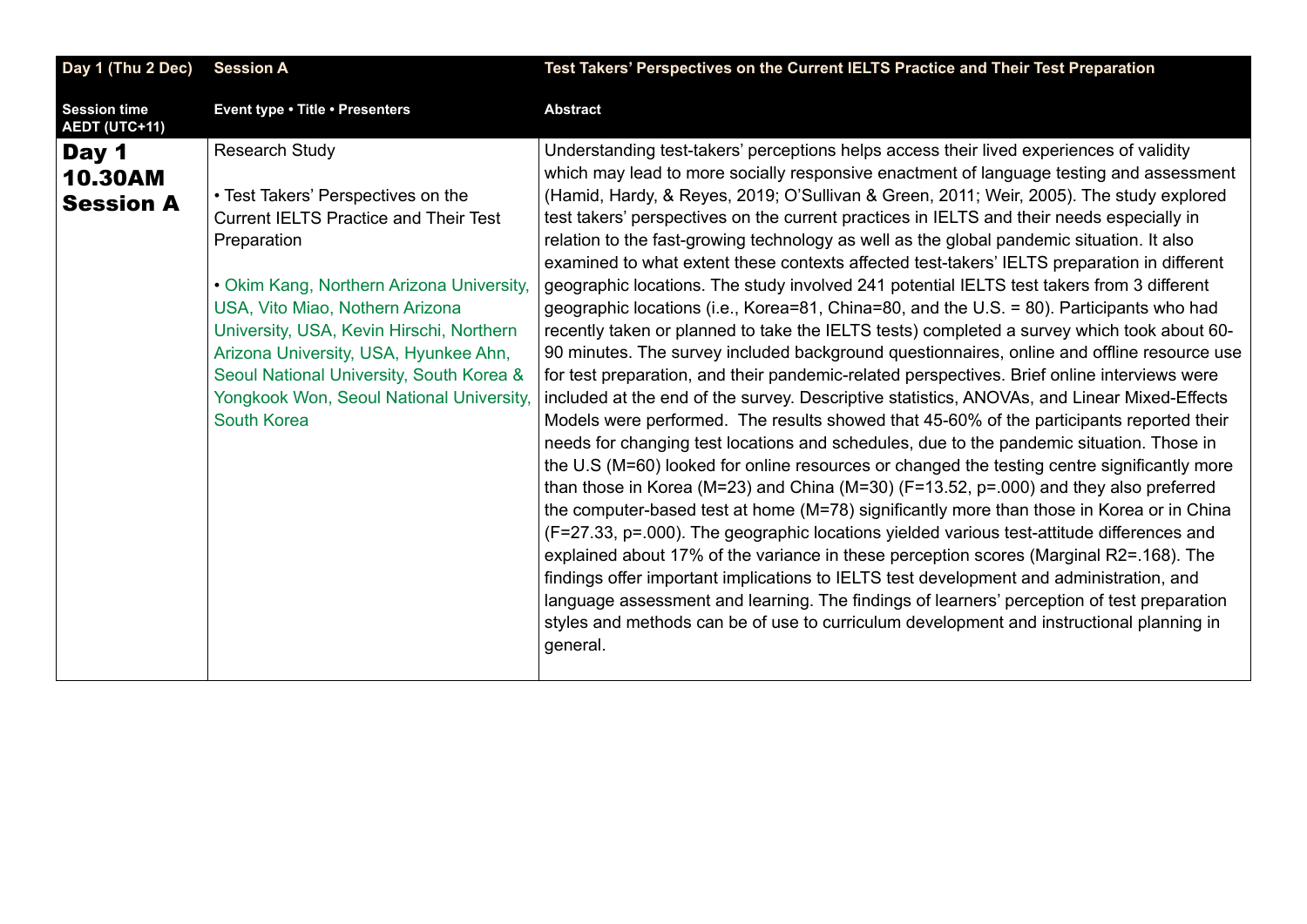<span id="page-5-0"></span>

| Day 1 (Thu 2 Dec)                        | <b>Session A</b>                                                                                                                                                                                       | "We prioritise her study over our work": Understanding Parents' Role in Mediating Test Impact                                                                                                                                                                                                                                                                                                                                                                                                                                                                                                                                                                                                              |
|------------------------------------------|--------------------------------------------------------------------------------------------------------------------------------------------------------------------------------------------------------|------------------------------------------------------------------------------------------------------------------------------------------------------------------------------------------------------------------------------------------------------------------------------------------------------------------------------------------------------------------------------------------------------------------------------------------------------------------------------------------------------------------------------------------------------------------------------------------------------------------------------------------------------------------------------------------------------------|
| <b>Session time</b><br>AEDT (UTC+11)     | Event type . Title . Presenters                                                                                                                                                                        | <b>Abstract</b>                                                                                                                                                                                                                                                                                                                                                                                                                                                                                                                                                                                                                                                                                            |
| Day 1<br><b>11AM</b><br><b>Session A</b> | <b>Research Study</b><br>• "We prioritise her study over our work":<br>Understanding Parents' Role in Mediating<br><b>Test Impact</b><br>. Yan (Niles) Zhao, The University of<br>Melbourne, Australia | In language testing, the impact of high-stakes tests has drawn increasing attention and much<br>research has explored the impact on teachers, students and other stakeholders. Despite<br>parents being identified as one stakeholder group (e.g. Booth, 2017; Garner & Huang,<br>2017), few studies have focused on them. Specifically, little is known regarding how parents<br>mediate the test impact on their children and how they experience the impact themselves.<br>This study illuminates the role of parents in test impact by investigating the parents of<br>candidates of the National Matriculation English Test (NMET), a language test used to inform<br>university admissions in China. |
|                                          |                                                                                                                                                                                                        | Research questions include 1) What are parents' perceptions of the NMET? 2) How the<br>NMET exerts impact on parents? 3) How parents mediate the impact of the NMET on their<br>children? A qualitative approach was adopted to address the questions. In-depth interviews<br>were conducted with five parents of Year 12 students who had taken the NMET and were<br>triangulated by interviews with test takers. Interviews were transcribed verbatim and<br>analysed thematically.                                                                                                                                                                                                                      |
|                                          |                                                                                                                                                                                                        | This study found that parents' perceptions of the NMET were surprisingly unanimous,<br>supporting the fairness of the test and its use for university admissions, although their<br>backgrounds and familiarity with the NMET varied. Additionally, the impact on parents was<br>more salient than they perceived it to be. While parents claimed that the NMET had little<br>impact on them, in reality, their lives largely revolved around their children as they prepared<br>for the test. Finally, parents shaped the test impact on students differently depending on their<br>extent of involvement in students' English learning.                                                                  |
|                                          |                                                                                                                                                                                                        | This study has important implications. Theoretically, the findings necessitate the inclusion<br>of parents in future test impact models. At a more practical level, educators should actively<br>engage parents in helping students cope with the test impact.                                                                                                                                                                                                                                                                                                                                                                                                                                             |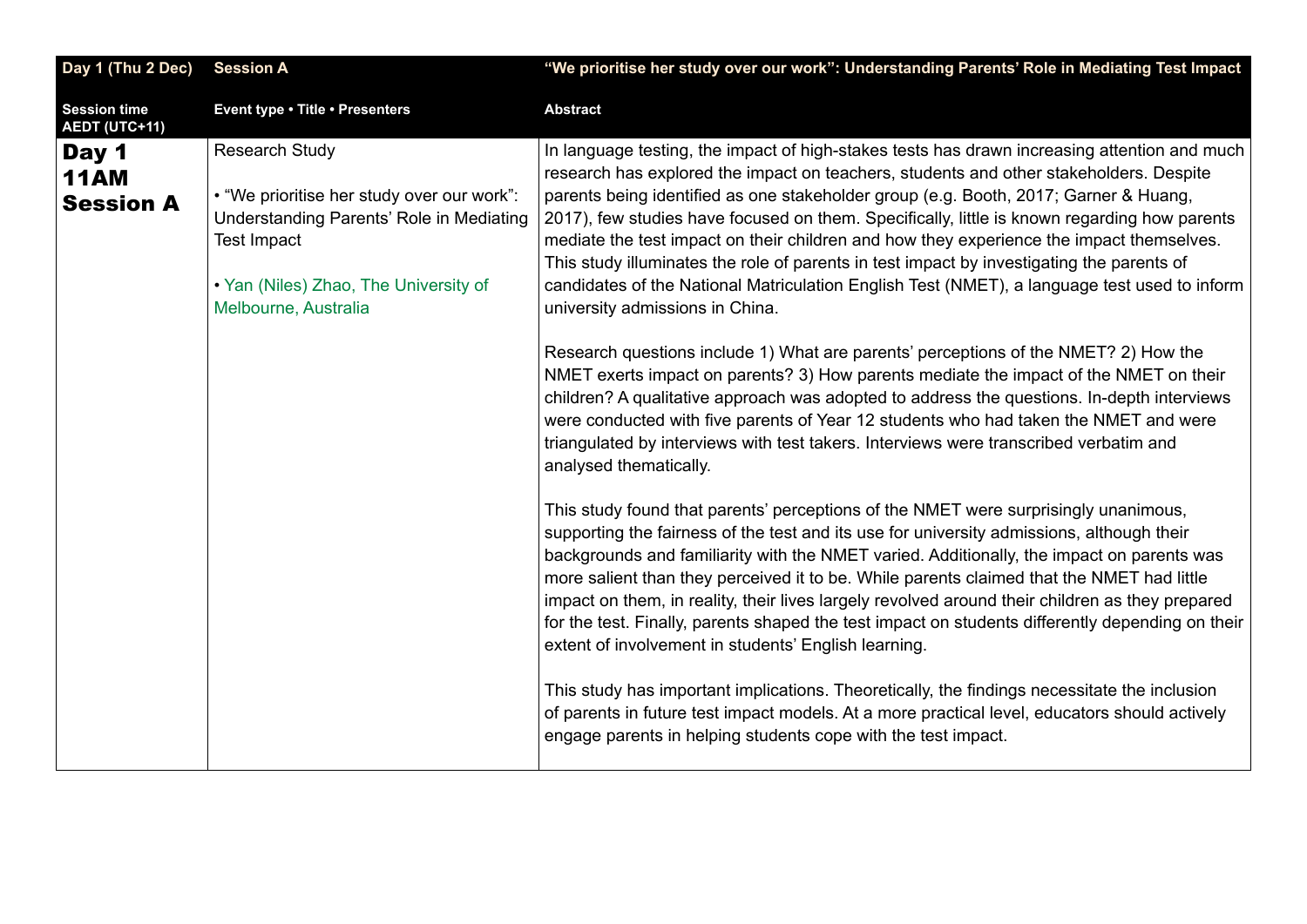<span id="page-6-0"></span>

| Day 1 (Thu 2 Dec)                           | <b>Session A</b>                                                                                                                                                        | Setting standards: Using Subject Matter Experts to Decide How Much is Enough                                                                                                                                                                                                                                                                                                                                                                                                                                                                                                                                                                                                                                                                                                                                                                                                                                                                        |
|---------------------------------------------|-------------------------------------------------------------------------------------------------------------------------------------------------------------------------|-----------------------------------------------------------------------------------------------------------------------------------------------------------------------------------------------------------------------------------------------------------------------------------------------------------------------------------------------------------------------------------------------------------------------------------------------------------------------------------------------------------------------------------------------------------------------------------------------------------------------------------------------------------------------------------------------------------------------------------------------------------------------------------------------------------------------------------------------------------------------------------------------------------------------------------------------------|
| Day • Time • Session<br>AEDT (UTC+11)       | Event type . Title . Presenters                                                                                                                                         | <b>Abstract</b>                                                                                                                                                                                                                                                                                                                                                                                                                                                                                                                                                                                                                                                                                                                                                                                                                                                                                                                                     |
| Day 1<br><b>11.30am</b><br><b>Session A</b> | <b>Research Study</b><br>• Setting standards: Using Subject Matter<br>Experts to Decide How Much is Enough<br>• Maria Treadaway, University of<br>Auckland, New Zealand | This presentation highlights key validity considerations when determining the standard of<br>performance required in an LSP test. In this case, the test was developed to measure the<br>linguistic readiness of NNES student pilots to begin their practical flight training. A standard-<br>setting exercise was undertaken using the Ebel method to determine cut scores on the<br>listening and reading tests. The method elicits judgements by subject matter experts (SMEs)<br>on the difficulty and importance of test content within the Target Language Use domain as<br>well as estimations of test taker performance at different levels, as defined in performance<br>level descriptors (PLDs). These PLDs had been generated empirically in previous stages<br>and were subsequently refined during the Ebel procedures. The presentation will report on<br>the preparatory training activities and procedures undertaken by the SMEs. |
|                                             |                                                                                                                                                                         | Twelve SMEs were divided into two standard setting panels so that the replicability and<br>reliability of the procedures and cut scores could be compared. The standard deviations of<br>the final four cut scores set by the two panels were not significantly different. The interrater<br>reliability estimate of performance across all 12 panellists as measured by an intraclass<br>correlation was excellent (.986), suggesting that these judgements can be generalised to the<br>wider population of SMEs within the TLU domain. In addition, feedback surveys indicated<br>that training materials were effective in preparing panellists, that they were confident in their<br>cut score recommendations, and that the process was perceived as robust. These results<br>suggest that stakeholders can have confidence in the cut scores arrived at as a result of<br>these standard setting activities.                                 |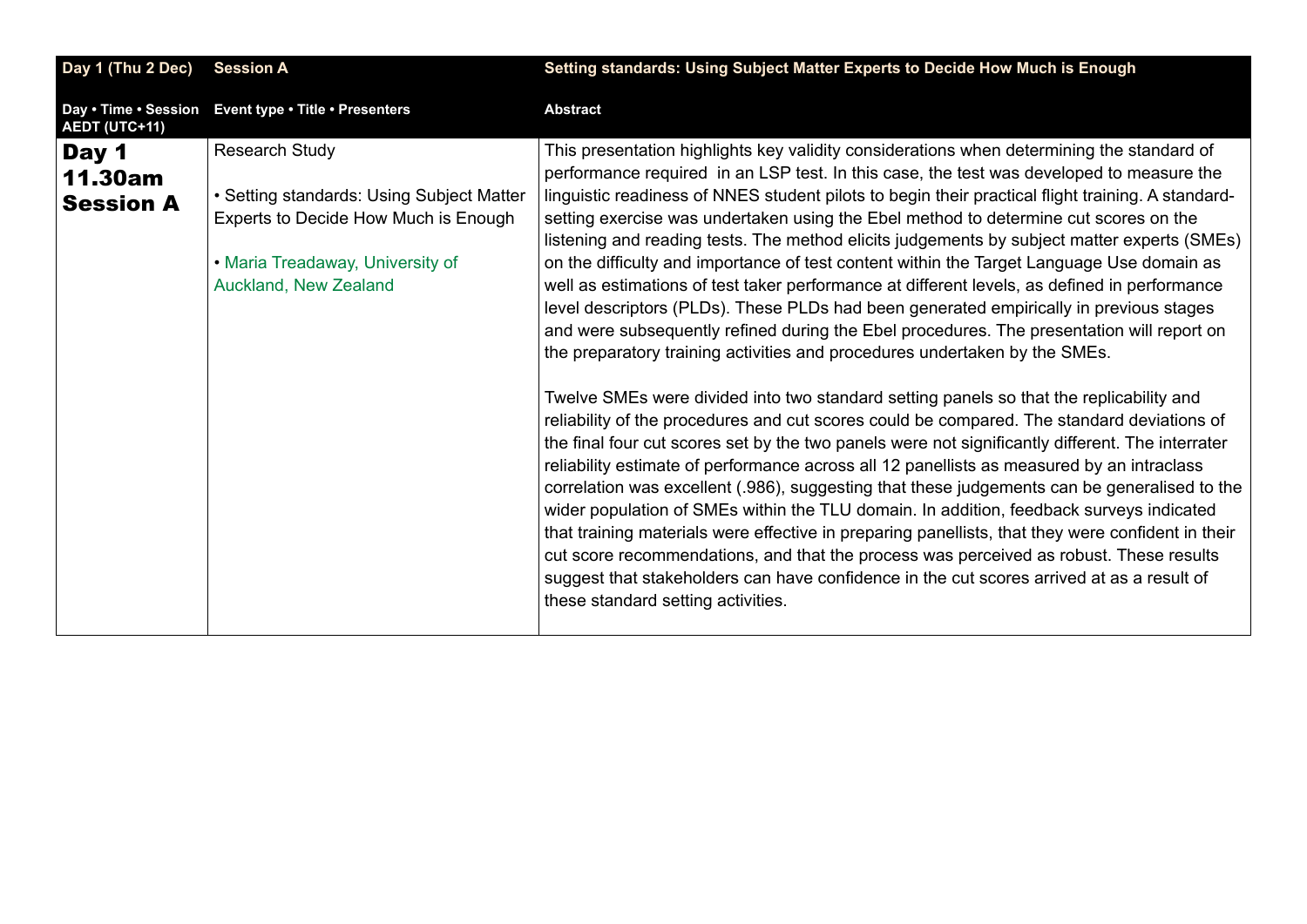<span id="page-7-0"></span>

| Day 1 (Thu 2 Dec)                    | <b>Session A</b>                            | Text complexity in short Chinese essays by L1 and L2 college learners and its validity in                                                                                                                                                                                                                                                                                                                                                                                                                                                                                                                                                                                                                                                                                                                                                                                                                                                                                                                                        |
|--------------------------------------|---------------------------------------------|----------------------------------------------------------------------------------------------------------------------------------------------------------------------------------------------------------------------------------------------------------------------------------------------------------------------------------------------------------------------------------------------------------------------------------------------------------------------------------------------------------------------------------------------------------------------------------------------------------------------------------------------------------------------------------------------------------------------------------------------------------------------------------------------------------------------------------------------------------------------------------------------------------------------------------------------------------------------------------------------------------------------------------|
|                                      |                                             | predicting language proficiency levels                                                                                                                                                                                                                                                                                                                                                                                                                                                                                                                                                                                                                                                                                                                                                                                                                                                                                                                                                                                           |
| <b>Session time</b><br>AEDT (UTC+11) | Event type . Title . Presenters             | <b>Abstract</b>                                                                                                                                                                                                                                                                                                                                                                                                                                                                                                                                                                                                                                                                                                                                                                                                                                                                                                                                                                                                                  |
| Day 1                                | <b>Research Study</b>                       | I. Objectives                                                                                                                                                                                                                                                                                                                                                                                                                                                                                                                                                                                                                                                                                                                                                                                                                                                                                                                                                                                                                    |
| 1PM                                  |                                             | 1. To find out whether or not text complexity in short essays will vary significantly across                                                                                                                                                                                                                                                                                                                                                                                                                                                                                                                                                                                                                                                                                                                                                                                                                                                                                                                                     |
| <b>Session A</b>                     | • Text complexity in short Chinese essays   | topics and across Chinese proficiency levels;                                                                                                                                                                                                                                                                                                                                                                                                                                                                                                                                                                                                                                                                                                                                                                                                                                                                                                                                                                                    |
|                                      | by L1 and L2 college learners and its       | 2. To decide which measure(s) of text complexity in short essays can serve as valid                                                                                                                                                                                                                                                                                                                                                                                                                                                                                                                                                                                                                                                                                                                                                                                                                                                                                                                                              |
|                                      | validity in predicting language proficiency | predictors of Chinese proficiency levels.<br>II. Methods                                                                                                                                                                                                                                                                                                                                                                                                                                                                                                                                                                                                                                                                                                                                                                                                                                                                                                                                                                         |
|                                      | levels                                      |                                                                                                                                                                                                                                                                                                                                                                                                                                                                                                                                                                                                                                                                                                                                                                                                                                                                                                                                                                                                                                  |
|                                      | • Qin Xu, Osaka University, Japan           | Short essays on two topics were collected through mobile apps from volunteers of 80<br>Chinese L2 college students in Japan and 43 Chinese L1 college students in China. Seven<br>measures of text complexity, namely, lexical density, lexical diversity, lexical sophistication,<br>mean length of sentence, mean length of T-unit, T-unit ratio, and error-free T-unit ratio, were<br>tallied in the short essays. Two-way MANOVA then determined whether or not Chinese<br>proficiency level and essay topic (including their interactions) could explain the variations<br>across the seven measures of text complexity. Finally, multinomial logistic regression<br>modelling identified valid measures of text complexity, in terms of predicting writers' level of<br>Chinese language proficiency.<br>III. Findings<br>Topic has no effects on text complexity in short essay writings in this study. Proficiency level<br>has strong effects on text complexity. Out of the seven measures of text complexity, lexical |
|                                      |                                             | diversity, lexical sophistication, mean length of sentence, and error-free T-unit ratio are valid<br>predictors of Chinese proficiency level, with an overall accuracy of 72.8%.<br>IV. Conclusions                                                                                                                                                                                                                                                                                                                                                                                                                                                                                                                                                                                                                                                                                                                                                                                                                              |
|                                      |                                             | Particular measures of text complexity can effectively reflect language proficiency level of<br>writers, and this is true for Chinese short essay writings.<br>V. Implications                                                                                                                                                                                                                                                                                                                                                                                                                                                                                                                                                                                                                                                                                                                                                                                                                                                   |
|                                      |                                             | The latest format of Chinese Proficiency Test (administered by The Society for Testing<br>Chinese Proficiency, Japan) includes short essay writing. Current study pioneers in<br>validating short essay as desirable instrument of Chinese proficiency level. Lexical diversity,<br>lexical sophistication, mean length of sentence, and error-free T-unit ratio are variables<br>deserve consideration in its scoring.                                                                                                                                                                                                                                                                                                                                                                                                                                                                                                                                                                                                          |
|                                      |                                             |                                                                                                                                                                                                                                                                                                                                                                                                                                                                                                                                                                                                                                                                                                                                                                                                                                                                                                                                                                                                                                  |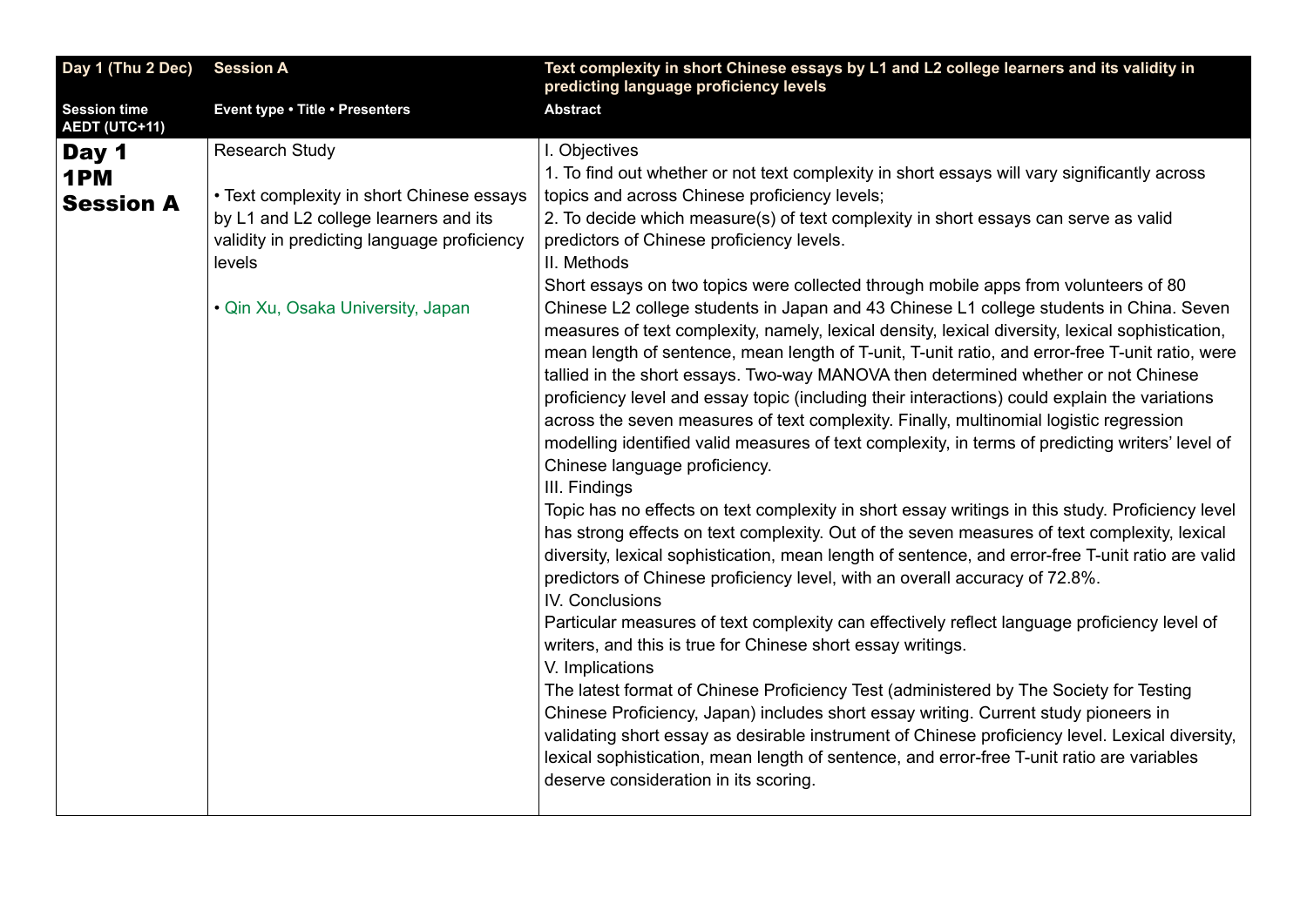<span id="page-8-0"></span>

| Day 1 (Thu 2 Dec)                    | <b>Session B</b>                                                                                                                                                      | Classroom-based assessment to inform ESOL funding: English Language Learners in primary<br>and secondary schools                                                                                                                                                                                                                                                                                                                                                                                                                   |
|--------------------------------------|-----------------------------------------------------------------------------------------------------------------------------------------------------------------------|------------------------------------------------------------------------------------------------------------------------------------------------------------------------------------------------------------------------------------------------------------------------------------------------------------------------------------------------------------------------------------------------------------------------------------------------------------------------------------------------------------------------------------|
| <b>Session time</b><br>AEDT (UTC+11) | Event type . Title . Presenters                                                                                                                                       | <b>Abstract</b>                                                                                                                                                                                                                                                                                                                                                                                                                                                                                                                    |
| Day 1<br>1PM<br><b>Session B</b>     | Assessment Practice (Work in<br>progress)<br>• Classroom-based assessment to<br>inform ESOL funding: English Language<br>Learners in primary and secondary<br>schools | English Language learners (ELLs) are eligible for Ministry of Education (MoE) ESOL funding<br>for up to five years based on a set of criteria. Most importantly, teachers and others working<br>with ELLs in schooling contexts make judgments about each learner's English language<br>capability in the four modes of language - listening, speaking, reading, listening. These<br>judgments inform twice yearly reporting to MoE using the English Language Learning<br>Progressions (ELLP).                                    |
|                                      | • Jannie van Hees, Languaging Minds<br>Ltd, Auckland, New Zealand,<br>University of Auckland, New Zealand                                                             | There are no prescribed assessment tools teachers must use to make their judgments in<br>listening, speaking, reading and writing. However, there is extensive support available to<br>teachers, provided by MoE, to select and use effective assessment tools and approaches to<br>inform ESOL funding criteria judgments. Despite that, teachers continue to grapple with what<br>to use and how assessment information gathered aligns with ELLP criteria which places a<br>learner along a continuum of increasing competence. |
|                                      |                                                                                                                                                                       | The presentation will journey through a set of informing assessment tools and approaches<br>in the four language modes used in the ELLP context, and how these then can be used to<br>interpret and submit on the ELLP criteria. The ESOL funding application each school submits<br>twice yearly must be evidenced-based on which judgments are made. This challenges many<br>teachers — those new to teaching and those new to a specialised ESOL and language<br>teaching role.                                                 |
|                                      |                                                                                                                                                                       | Attendees will gain insights into school-based language assessment tools - formative and<br>summative, that inform judgments about ELLs' english language capabilities. There will be<br>opportunities to converse about what is presented.                                                                                                                                                                                                                                                                                        |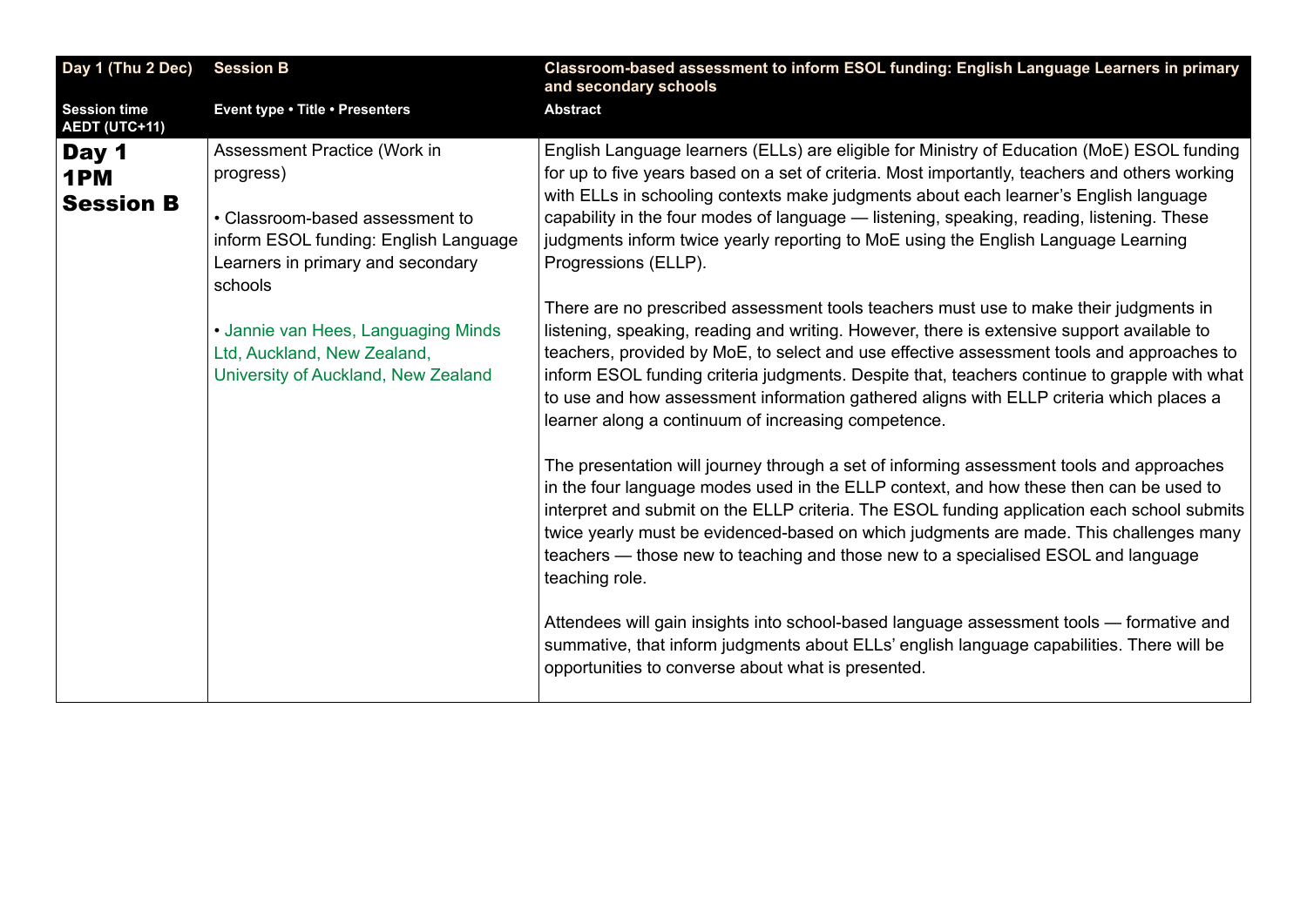<span id="page-9-0"></span>

| Day 1 (Thu 2 Dec)                          | <b>Session A</b>                                                                                                                                         | Reading and incidental vocabulary acquisition                                                                                                                                                                                                                                                                                                                                                                                                                                                                                                                                                                                                                                                                                                                                                                                                                                                                                                                                                                                                                                                                                                                                                                                                                                                                                                                                                                                                                                                                                                                                                                                                                                                                                                                                                                                                                                                                                                                                                                                                                                                  |
|--------------------------------------------|----------------------------------------------------------------------------------------------------------------------------------------------------------|------------------------------------------------------------------------------------------------------------------------------------------------------------------------------------------------------------------------------------------------------------------------------------------------------------------------------------------------------------------------------------------------------------------------------------------------------------------------------------------------------------------------------------------------------------------------------------------------------------------------------------------------------------------------------------------------------------------------------------------------------------------------------------------------------------------------------------------------------------------------------------------------------------------------------------------------------------------------------------------------------------------------------------------------------------------------------------------------------------------------------------------------------------------------------------------------------------------------------------------------------------------------------------------------------------------------------------------------------------------------------------------------------------------------------------------------------------------------------------------------------------------------------------------------------------------------------------------------------------------------------------------------------------------------------------------------------------------------------------------------------------------------------------------------------------------------------------------------------------------------------------------------------------------------------------------------------------------------------------------------------------------------------------------------------------------------------------------------|
| AEDT (UTC+11)                              | Day . Time . Session Event type . Title . Presenters                                                                                                     | <b>Abstract</b>                                                                                                                                                                                                                                                                                                                                                                                                                                                                                                                                                                                                                                                                                                                                                                                                                                                                                                                                                                                                                                                                                                                                                                                                                                                                                                                                                                                                                                                                                                                                                                                                                                                                                                                                                                                                                                                                                                                                                                                                                                                                                |
| Day 1<br><b>1:30PM</b><br><b>Session A</b> | <b>Research Study</b><br>• Reading and incidental vocabulary<br>acquisition<br>• D. R. Rahul, National Institute of<br>Technology Tiruchirappalli, India | Studies have constantly reiterated the salience of incidental vocabulary learning through<br>reading over intentional learning. Although intentional learning gains may seem higher<br>immediately after the learning sessions, the learners may not retain what they learned<br>after some time. They do not persist over time, and substantial learning can never be<br>delivered. On the other hand, although it is gradual and slow, incidental learning happens<br>naturally, seemingly with ease. Many studies have confirmed the significant contribution<br>of reading to vocabulary acquisition in an incidental manner. However, only a few studies<br>have demonstrated the extent to which incidental vocabulary learning depends on the<br>pleasure and frequency of reading. Therefore, to fill this gap, we show how the vocabulary<br>competence of 239 Indian learners of English as a second language is associated with<br>their free reading, reading pleasure, and reading frequency. We administered a vocabulary<br>level test and a questionnaire to understand their free reading capacities. We measured<br>the internal reliability of the vocabulary test using Chronbach's alpha. We performed<br>a correlation test to measure the causal relationship between the constructs. We also<br>employed regression analysis to locate the threshold level above which the participants<br>performed better in the vocabulary test. The results show that their reading frequency is<br>significantly associated with their reading pleasure and vocabulary test scores. The findings<br>did not show any significant association of the learners' vocabulary test scores with their<br>mere choice of free reading. We understand that for a sizable incidental acquisition of<br>vocabulary through reading, it is not enough that the learners engage in mere reading, but<br>the frequency and the pleasure derived from the reading activity must be substantial. We<br>also confirm that the findings are consistent with comprehension and pleasure hypotheses. |
|                                            |                                                                                                                                                          |                                                                                                                                                                                                                                                                                                                                                                                                                                                                                                                                                                                                                                                                                                                                                                                                                                                                                                                                                                                                                                                                                                                                                                                                                                                                                                                                                                                                                                                                                                                                                                                                                                                                                                                                                                                                                                                                                                                                                                                                                                                                                                |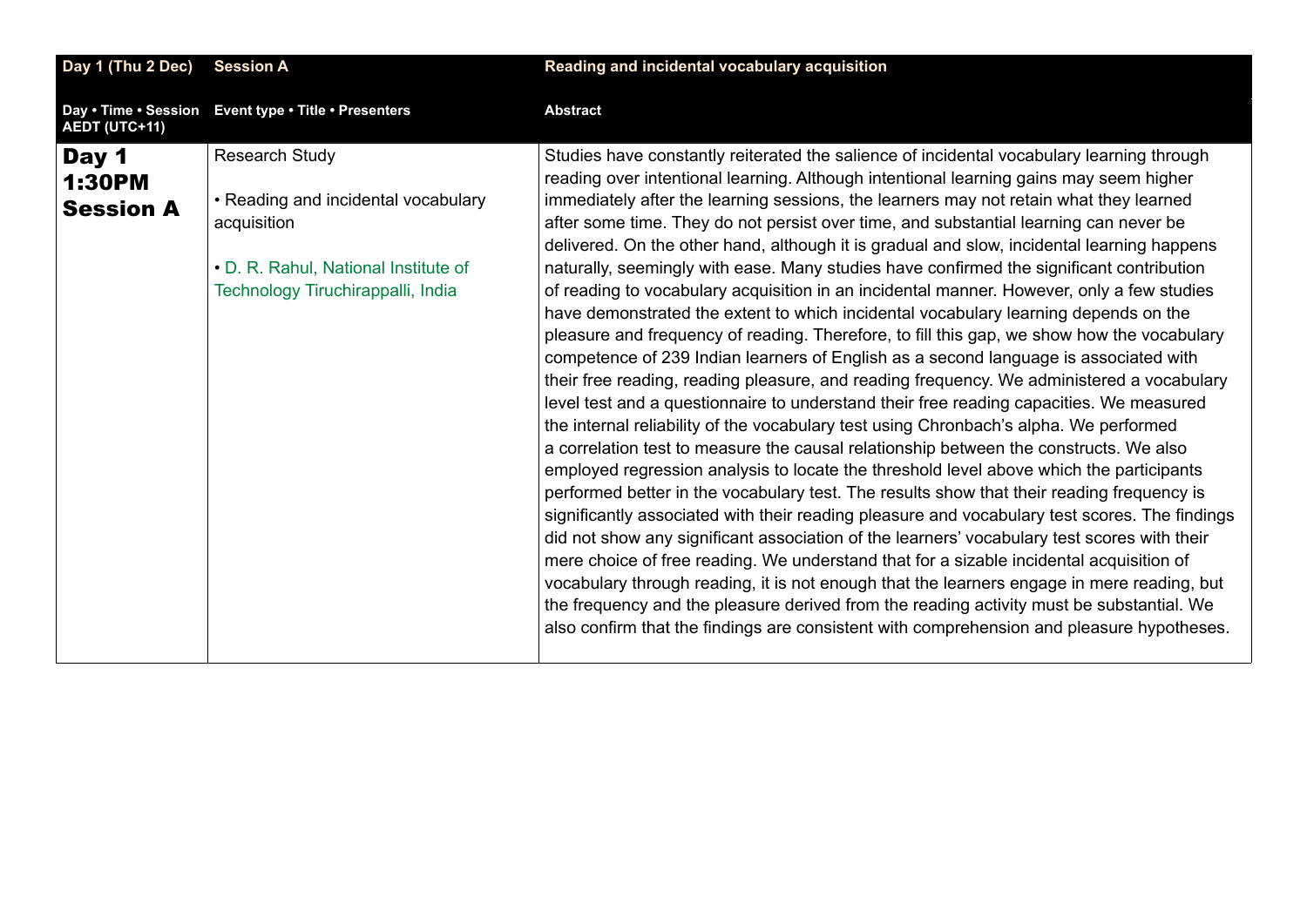<span id="page-10-0"></span>

| Intervening in the Early Childhood Education policy process: Guiding principles to support<br>valid language assessment                                                                                                                                                                                                                                                                                                                                                                                                                                                                                                                                                                                                                                                                                                                                                                                                                                                                                                                                                                                                                                                                                                                                                                                                                                                                                                                                                                                                                                                                                                                                                                                                                                                                                                                                                                                                                                                   |
|---------------------------------------------------------------------------------------------------------------------------------------------------------------------------------------------------------------------------------------------------------------------------------------------------------------------------------------------------------------------------------------------------------------------------------------------------------------------------------------------------------------------------------------------------------------------------------------------------------------------------------------------------------------------------------------------------------------------------------------------------------------------------------------------------------------------------------------------------------------------------------------------------------------------------------------------------------------------------------------------------------------------------------------------------------------------------------------------------------------------------------------------------------------------------------------------------------------------------------------------------------------------------------------------------------------------------------------------------------------------------------------------------------------------------------------------------------------------------------------------------------------------------------------------------------------------------------------------------------------------------------------------------------------------------------------------------------------------------------------------------------------------------------------------------------------------------------------------------------------------------------------------------------------------------------------------------------------------------|
| <b>Abstract</b>                                                                                                                                                                                                                                                                                                                                                                                                                                                                                                                                                                                                                                                                                                                                                                                                                                                                                                                                                                                                                                                                                                                                                                                                                                                                                                                                                                                                                                                                                                                                                                                                                                                                                                                                                                                                                                                                                                                                                           |
| The last decade in Australia has seen an increase in policy and funding initiatives in the<br>Early Childhood Education (ECE) sector. In the policy space, there has been impetus for<br>universal access to ECE facilities (operationalised as availability of preschools, attendance<br>etc), and/or inclusion in education improvement and reform agendas (operationalised as<br>improved child development outcomes). National agreements have supported universal<br>access for the year before commencement of fulltime schooling (known variously as<br>preschool, preprep or kindergarten) for children around the age of 4. These policies have<br>also had a focus on improving participation of vulnerable and disadvantaged children. The<br>Indigenous policy, Closing the Gap, mirrors these efforts, with a target for access to ECE and<br>a target assessing children's developmental outcomes too. Furthermore, a new preschool<br>outcomes measure to be developed by 2025 is proposed, including school readiness.<br>Government financial outlays give impetus to these moves to measurement.<br>All this activity occurs in an ECE teaching, learning and assessment context which is under-<br>specified and under-researched for children who are of non-English Speaking Background<br>(NESB). Furthermore, currently available assessment tools are problematic as they have<br>potential for encouraging misrecognition of NESB children's development. The attraction of<br>ready-made assessment instruments is an illusory bauble. In this talk we unpack the ECE<br>context and the language assessment ramifications for very young NESB cohorts. Given the<br>dearth of valid assessment resources, we propose a set of principles to guide intervention<br>in the current ECE policy process. This has the potential that the ensuing assessment tools<br>have positive impact for NESB children and their interests are better served. |
|                                                                                                                                                                                                                                                                                                                                                                                                                                                                                                                                                                                                                                                                                                                                                                                                                                                                                                                                                                                                                                                                                                                                                                                                                                                                                                                                                                                                                                                                                                                                                                                                                                                                                                                                                                                                                                                                                                                                                                           |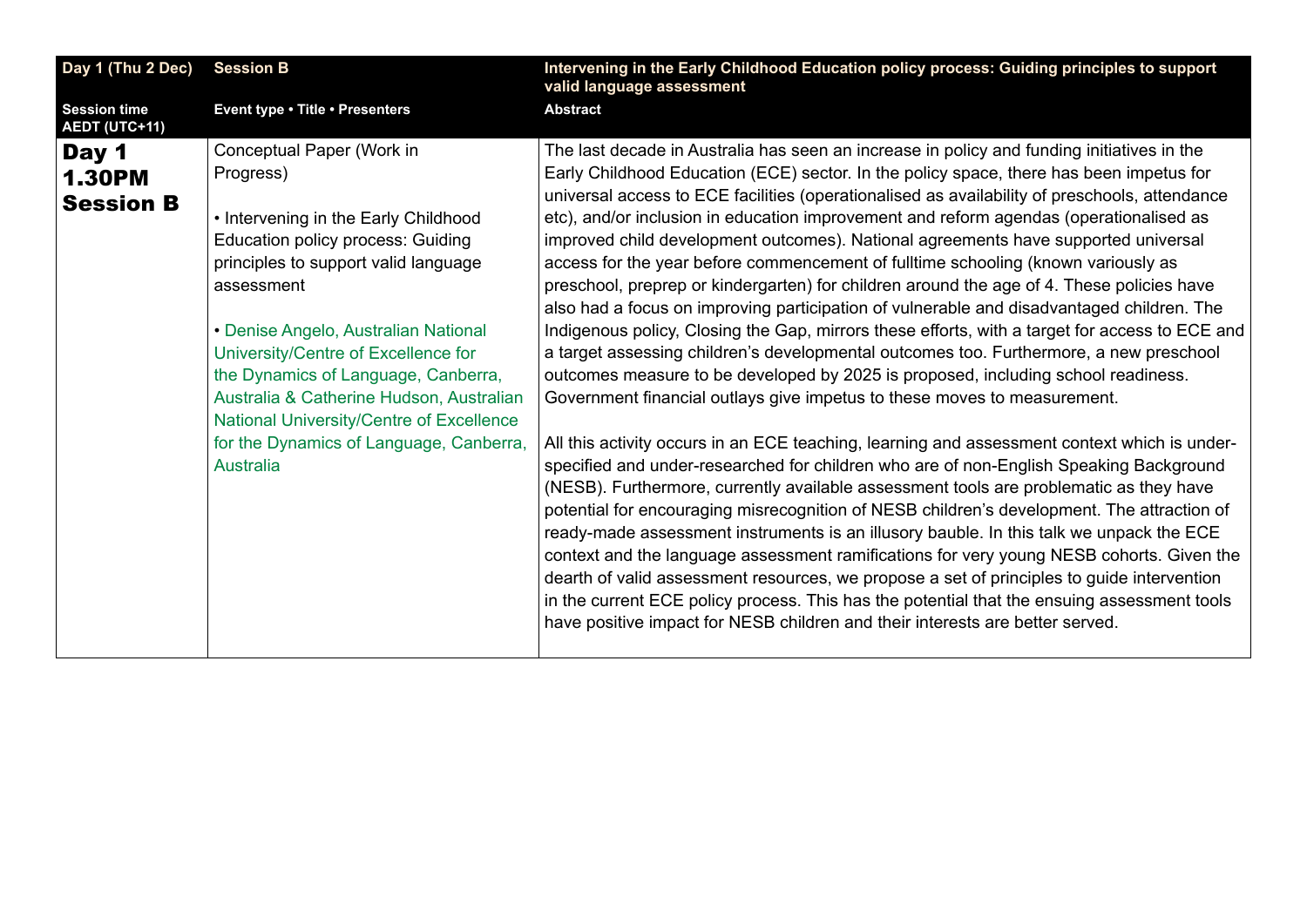<span id="page-11-0"></span>

| Day 1 (Thu 2 Dec)                          | <b>Session A</b>                                                                                                                                                                                         | Assessment in English pathway programs: Practices, influences and implications                                                                                                                                                                                                                                                                                                                                                                                                                                                                                                                                                                                                                                                                                                                                                                                                                                                                                                                                                                                                                                                                                                                                                                                                                     |
|--------------------------------------------|----------------------------------------------------------------------------------------------------------------------------------------------------------------------------------------------------------|----------------------------------------------------------------------------------------------------------------------------------------------------------------------------------------------------------------------------------------------------------------------------------------------------------------------------------------------------------------------------------------------------------------------------------------------------------------------------------------------------------------------------------------------------------------------------------------------------------------------------------------------------------------------------------------------------------------------------------------------------------------------------------------------------------------------------------------------------------------------------------------------------------------------------------------------------------------------------------------------------------------------------------------------------------------------------------------------------------------------------------------------------------------------------------------------------------------------------------------------------------------------------------------------------|
| Day . Time . Session<br>AEDT (UTC+11)      | Event type . Title . Presenters                                                                                                                                                                          | <b>Abstract</b>                                                                                                                                                                                                                                                                                                                                                                                                                                                                                                                                                                                                                                                                                                                                                                                                                                                                                                                                                                                                                                                                                                                                                                                                                                                                                    |
| Day 1<br><b>3.30PM</b><br><b>Session A</b> | Research Study (Work in Progress)<br>• Assessment in English pathway<br>programs: Practices, influences and<br>implications<br>• Kyle Smith, Queensland University of<br>Technology, Brisbane, Australia | Many of Australia's international students complete English pathway programs (EPPs) in<br>order to meet the English language entry requirements of their chosen Higher Education<br>course. Despite growing public interest in the effectiveness of these programs, relatively<br>little research has been conducted and, consequently, little is known about how the students'<br>English language proficiency is assessed. This paper reports on a Bourdieusian multicase<br>study of EPPs which investigates the assessment practices in these programs, influences<br>on the assessment practices, and how staff rationalise them. Semi-structured interviews<br>have been conducted with teaching and management staff at two different university English<br>centres; key documents relating to assessment at the two centres have also been analysed.<br>Preliminary findings indicate that there are complex assessment systems in place in the<br>EPPs; and that the various elements of these systems can be explained by a range of<br>influences -- including standardised tests such as IELTS -- and are rationalised in different<br>ways. These findings extend the work of scholars in areas such as quantification, Critical<br>Language Testing and the sociology of assessment. |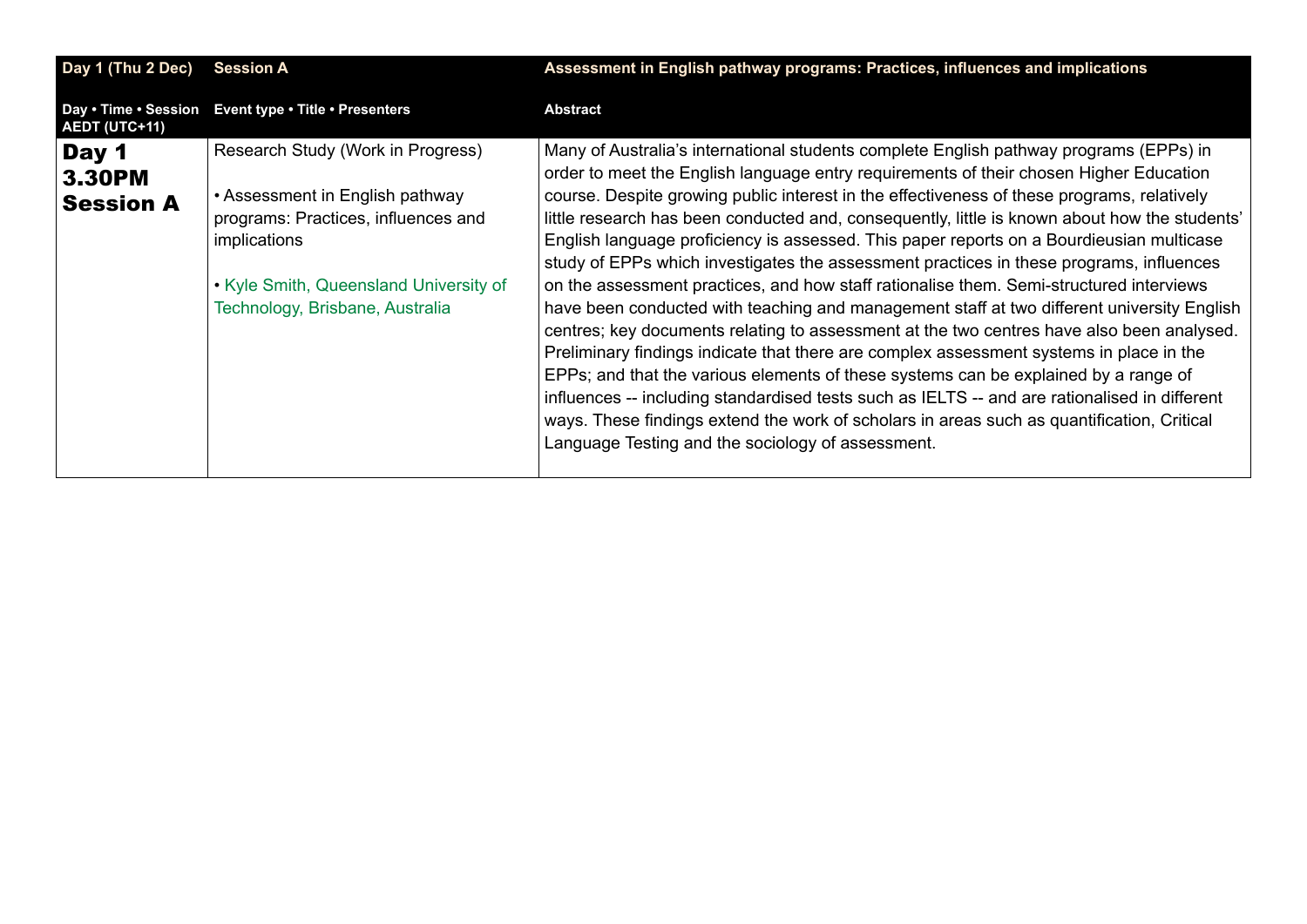<span id="page-12-0"></span>

| Day 1 (Thu 2 Dec)                     | <b>Session B</b>                                                                                                                                                                                                                                                                   | Formative Assessment in English Language Teaching: Exploring the Enactment Practices of<br>Teachers within Three Primary Schools in Singapore                                                                                                                                                                                                                                                                                                                                                                                                                                                                                                                                                                                                                                                                                                                                                                                                                                                                                                                                                  |
|---------------------------------------|------------------------------------------------------------------------------------------------------------------------------------------------------------------------------------------------------------------------------------------------------------------------------------|------------------------------------------------------------------------------------------------------------------------------------------------------------------------------------------------------------------------------------------------------------------------------------------------------------------------------------------------------------------------------------------------------------------------------------------------------------------------------------------------------------------------------------------------------------------------------------------------------------------------------------------------------------------------------------------------------------------------------------------------------------------------------------------------------------------------------------------------------------------------------------------------------------------------------------------------------------------------------------------------------------------------------------------------------------------------------------------------|
| Day . Time . Session<br>AEDT (UTC+11) | Event type . Title . Presenters                                                                                                                                                                                                                                                    | <b>Abstract</b>                                                                                                                                                                                                                                                                                                                                                                                                                                                                                                                                                                                                                                                                                                                                                                                                                                                                                                                                                                                                                                                                                |
| Day 1<br>3:30PM<br><b>Session B</b>   | <b>Research Study</b><br>• Formative Assessment in English<br>Language Teaching: Exploring the<br>Enactment Practices of Teachers within<br>Three Primary Schools in Singapore<br>• Kiren Kaur, National Institute of<br>Education, Nanyang Technological<br>University, Singapore | This presentation will share findings based on a research study that explored the formative<br>assessment enactment practices of six lower primary teachers within three primary schools<br>in Singapore. Using a case study approach, data from interviews and lesson observations<br>were examined to determine teachers' formative assessment enactment practices and<br>specifically, influences to their enactment attempts. Findings from the study suggest<br>formative assessment implementation to be complex when the teachers conceptualised<br>and then enacted their practice. The teachers were found to play out processes and<br>practices related to formative assessment in diverse ways based on interpretations they<br>held. The teachers' institutional, social and cultural settings were also found to influence<br>their enactment practices. The presentation will conclude by discussing evidences drawn<br>from the study before outlining avenues for further research and implications for formative<br>assessment implementation within a given school context. |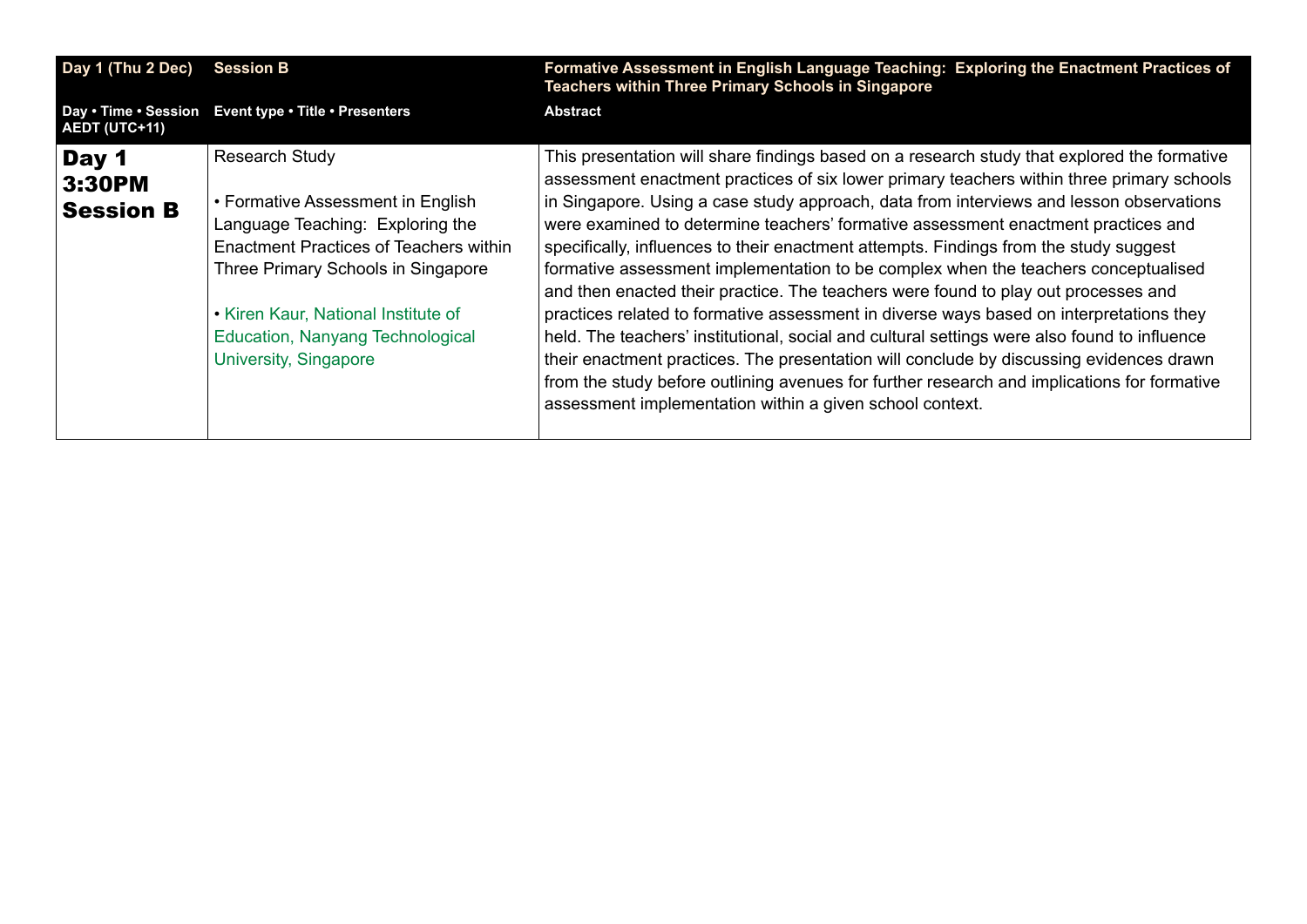<span id="page-13-0"></span>

| Day 1 (Thu 2 Dec)                | <b>Session A</b>                                                                                                                                                                                                    | Learning-Oriented Assessment: Practical Applications for the Language Classroom                                                                                                                                                                                                                                                                                                                                                                                                                                                                                                                                                                                                                                                                                                                                                                                                                                                                                                                                                                                                                                                                                                                                                                                                                                                                                                                                                                                                                                                                                                                                                                                                                                                                                                                                                             |
|----------------------------------|---------------------------------------------------------------------------------------------------------------------------------------------------------------------------------------------------------------------|---------------------------------------------------------------------------------------------------------------------------------------------------------------------------------------------------------------------------------------------------------------------------------------------------------------------------------------------------------------------------------------------------------------------------------------------------------------------------------------------------------------------------------------------------------------------------------------------------------------------------------------------------------------------------------------------------------------------------------------------------------------------------------------------------------------------------------------------------------------------------------------------------------------------------------------------------------------------------------------------------------------------------------------------------------------------------------------------------------------------------------------------------------------------------------------------------------------------------------------------------------------------------------------------------------------------------------------------------------------------------------------------------------------------------------------------------------------------------------------------------------------------------------------------------------------------------------------------------------------------------------------------------------------------------------------------------------------------------------------------------------------------------------------------------------------------------------------------|
| AEDT (UTC+11)                    | Day . Time . Session Event type . Title . Presenters                                                                                                                                                                | <b>Abstract</b>                                                                                                                                                                                                                                                                                                                                                                                                                                                                                                                                                                                                                                                                                                                                                                                                                                                                                                                                                                                                                                                                                                                                                                                                                                                                                                                                                                                                                                                                                                                                                                                                                                                                                                                                                                                                                             |
| Day 1<br>4PM<br><b>Session A</b> | <b>Assessment Practice</b><br>• Learning-Oriented Assessment:<br>Practical Applications for the Language<br>Classroom<br>• Peter Davidson, Zayed University,<br>UAE & Christine Coombe, Dubai Men's<br>College, UAE | While assessment serves many different purposes, traditionally the principle objective of<br>assessment has been to measure students' performance in order to make judgements about<br>placement, progress, achievement, or proficiency. More recently, however, examination<br>boards, test-writers, and teachers have begun to explore ways in which testing can also<br>be used to facilitate learning. In a Learning-Oriented Assessment (LOA) approach or<br>framework, assessment is closely aligned with the curriculum, and all assessment, both<br>formal and informal, contributes to learning. As noted by Cambridge Assessment English<br>(n.d.), LOA emphasizes that all levels of assessment, (macro and micro) should positively<br>impact on both the effectiveness of learning and the evaluation of learning outcomes.<br>But what does this mean for the classroom teacher, and how does LOA impact on the<br>classroom? The purpose of this talk is to discuss how an LOA approach can be adopted so<br>as to maximize opportunities for meaningful student learning in the language classroom, and<br>become an integral part of the learning process. We begin by examining the importance of<br>"assessment for learning" in order to better understand how it laid the foundation for LOA.<br>After defining LOA, we turn to the main focus of this talk, which is how to actually implement<br>LOA in the classroom. We outline what teachers can do within an LOA framework before,<br>during, and after an assessment, in order to create opportunities for student learning. The<br>final part of this talk will address some of the challenges inherent when working within an<br>LOA framework, and outlines the implications that taking an LOA approach has for test<br>writers and for classroom teachers. |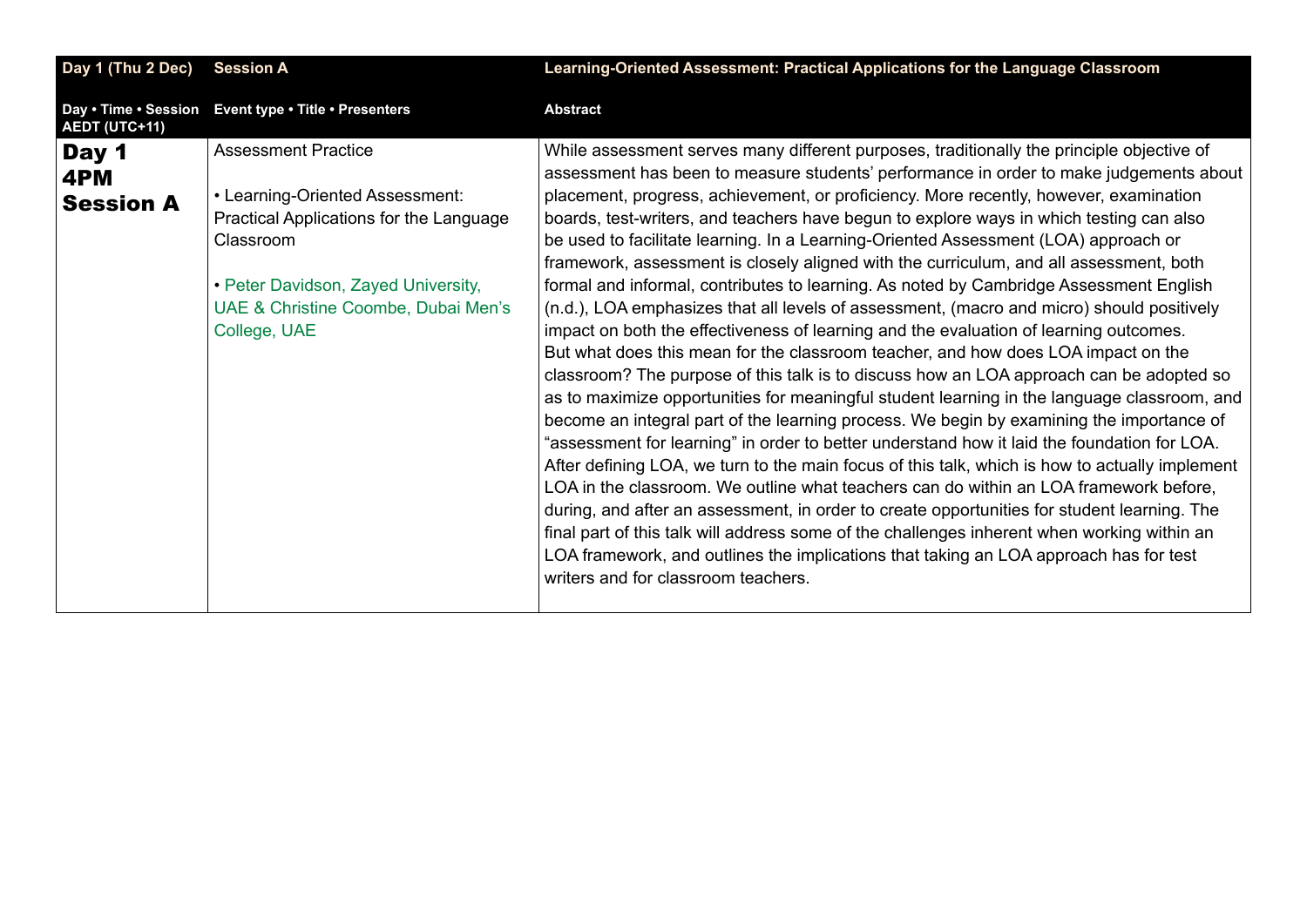<span id="page-14-0"></span>

| Day 1 (Thu 2 Dec)                           | <b>Session B</b>                                                                                                                                                                                       | What's Developed in Teacher Continuous Professional Development in Classroom<br><b>Assessment Literacy?</b>                                                                                                                                                                                                                                                                                                                                                                                                                                                                                                                                                                                                                                                                                                                                                                                          |
|---------------------------------------------|--------------------------------------------------------------------------------------------------------------------------------------------------------------------------------------------------------|------------------------------------------------------------------------------------------------------------------------------------------------------------------------------------------------------------------------------------------------------------------------------------------------------------------------------------------------------------------------------------------------------------------------------------------------------------------------------------------------------------------------------------------------------------------------------------------------------------------------------------------------------------------------------------------------------------------------------------------------------------------------------------------------------------------------------------------------------------------------------------------------------|
| <b>Session time</b><br><b>AEDT (UTC+11)</b> | Event type . Title . Presenters                                                                                                                                                                        | <b>Abstract</b>                                                                                                                                                                                                                                                                                                                                                                                                                                                                                                                                                                                                                                                                                                                                                                                                                                                                                      |
| Day 1<br>4PM                                | Research Study (Work in Progress)                                                                                                                                                                      | Formative assessment has become an increasingly popular topic in educational reform<br>since the publication of Black and Wiliam's (1998) highly influential review article. In China,                                                                                                                                                                                                                                                                                                                                                                                                                                                                                                                                                                                                                                                                                                               |
| <b>Session B</b>                            | • What's Developed in Teacher<br>Continuous Professional Development in<br><b>Classroom Assessment Literacy?</b><br>· Jiayi Li, Victoria University of Wellington,<br>New Zealand & Peter Gu, Victoria | formative assessment has been promoted by the Ministry of Education in its curriculum<br>standards for over two decades. A lack of implementation in classrooms has been attributed<br>to, among other reasons, the lack of assessment literacy among classroom teachers.<br>Research for the enhancement of classroom assessment literacy for formative purposes<br>among teachers of English as a foreign language is still hard to find.                                                                                                                                                                                                                                                                                                                                                                                                                                                          |
|                                             | University of Wellington, New Zealand                                                                                                                                                                  | This presentation reports on the initial findings of a 12-week professional development<br>program for a group of five secondary school English language teachers in China. Baseline<br>data were collected at the beginning of the program. The program took the form of<br>collaborative action research in which a researcher joined the teachers to form a community<br>of practice for continuous professional development. Readings were shared and discussed<br>during planning and reflection sessions. The implementation sessions in real classrooms<br>were video recorded. The participating teachers were also interviewed before and after the<br>program. The interviews and the video recordings were transcribed and coded using NVivo<br>12. Patterns of development over the 12 weeks about the teachers' knowledge, beliefs and<br>classroom assessment practices were analysed. |
|                                             |                                                                                                                                                                                                        | Preliminary findings suggest that the teachers' continuing professional development program<br>has had a significant impact on the growth of assessment literacy among the participating<br>teachers. All participants improved on their knowledge and beliefs about formative<br>assessment. However, improvement patterns in formative assessment practices were much<br>more complex.                                                                                                                                                                                                                                                                                                                                                                                                                                                                                                             |
|                                             |                                                                                                                                                                                                        | The presentation will highlight a few implications in the development of classroom<br>assessment literacy in the Chinese EFL context. We hope that these implications will be<br>relevant to similar educational contexts as well.                                                                                                                                                                                                                                                                                                                                                                                                                                                                                                                                                                                                                                                                   |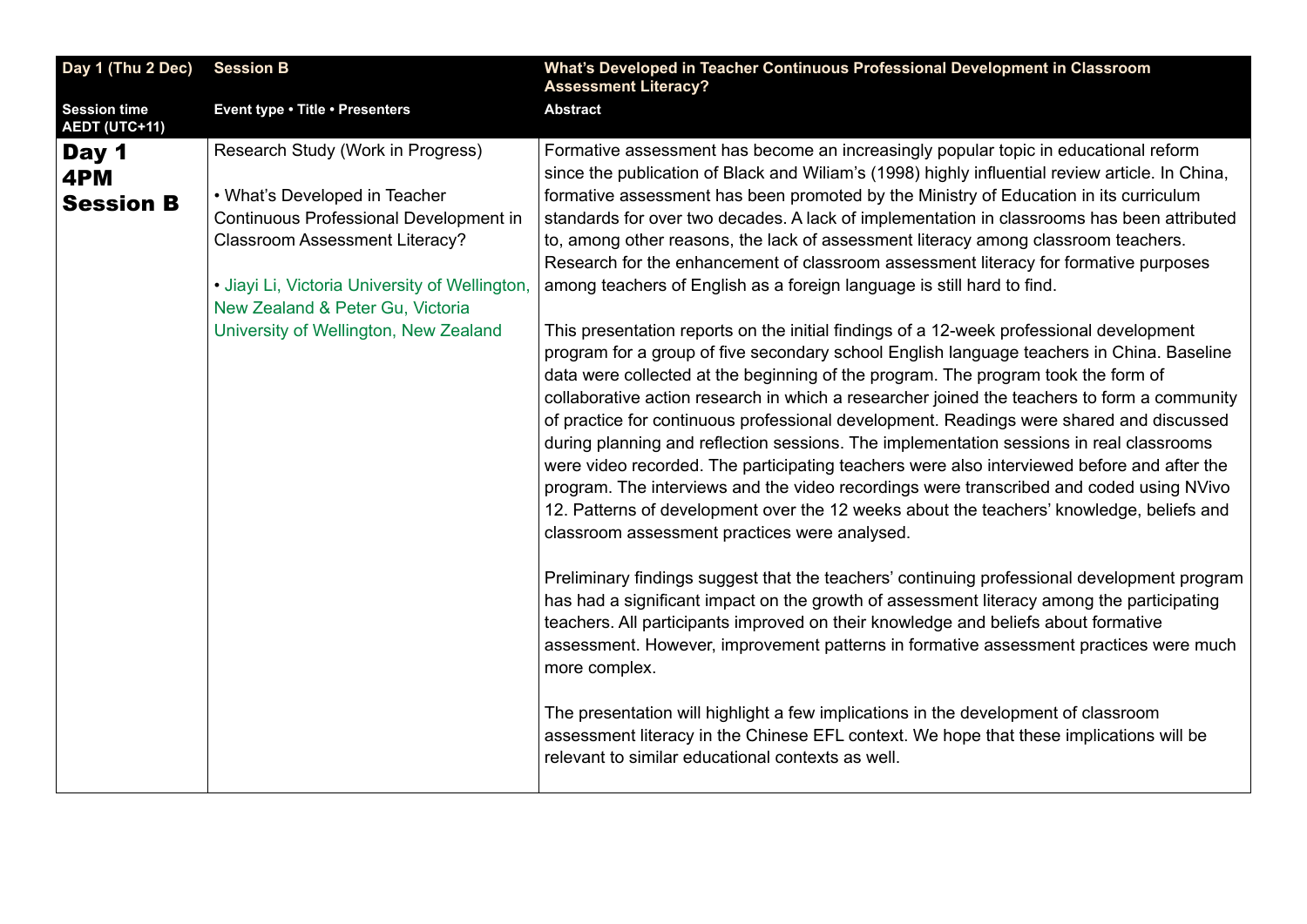<span id="page-15-0"></span>

| Day 1 (Thu 2 Dec)                           | <b>Session A</b>                                                                                                                    | The private and public lives of test constructs                                                                                                                                                                                                                                                                                                                                                                                                                                                                                                                                                                                                                                                                                                                                                                                                                                                                                                                                                                                                                                                                                                                                                                                                                                                                                                                           |
|---------------------------------------------|-------------------------------------------------------------------------------------------------------------------------------------|---------------------------------------------------------------------------------------------------------------------------------------------------------------------------------------------------------------------------------------------------------------------------------------------------------------------------------------------------------------------------------------------------------------------------------------------------------------------------------------------------------------------------------------------------------------------------------------------------------------------------------------------------------------------------------------------------------------------------------------------------------------------------------------------------------------------------------------------------------------------------------------------------------------------------------------------------------------------------------------------------------------------------------------------------------------------------------------------------------------------------------------------------------------------------------------------------------------------------------------------------------------------------------------------------------------------------------------------------------------------------|
| <b>Session time</b><br><b>AEDT (UTC+11)</b> | Event type . Title . Presenters                                                                                                     | <b>Abstract</b>                                                                                                                                                                                                                                                                                                                                                                                                                                                                                                                                                                                                                                                                                                                                                                                                                                                                                                                                                                                                                                                                                                                                                                                                                                                                                                                                                           |
| Day 1<br>4:30PM<br><b>Session A</b>         | Keynote Speech<br>• The private and public lives of test<br>constructs<br>• Susy Macqueen, Australian National<br><b>University</b> | Test constructs are often reified as a fixed set of abilities that are defined and then<br>operationalised. In this talk, I re-interpret the construct as a dynamic phenomenon, emerging<br>from overlapping "spheres of activity" in diverse stakeholder worlds, from the more 'private'<br>activities of test developers and test-takers to the more 'public' activities of marketers and<br>policy makers. I will focus on the "perceived construct": how constructs are understood and<br>applied in/to test performances (for example, by test-takers, raters or algorithms). Perceived<br>constructs are activated across a range of test-related events at different proximities to<br>the test experience. For example, from a distance, an employer activates a perceived<br>construct when judging the value of a language test score on an applicant's CV. At close<br>range, a test-taker's perceived construct leads to the use of certain strategies and language<br>patterns when preparing for and doing a test. I will examine some of the ways that perceived<br>constructs guide social, political and cognitive activity in and around test-taking, whether the<br>test infrastructure involves humans or machines. I argue that seeing constructs as a dynamic<br>network of activity has the potential to enable more congruence between how people |
|                                             |                                                                                                                                     | understand and use language assessments, and how they are experienced by test-takers.                                                                                                                                                                                                                                                                                                                                                                                                                                                                                                                                                                                                                                                                                                                                                                                                                                                                                                                                                                                                                                                                                                                                                                                                                                                                                     |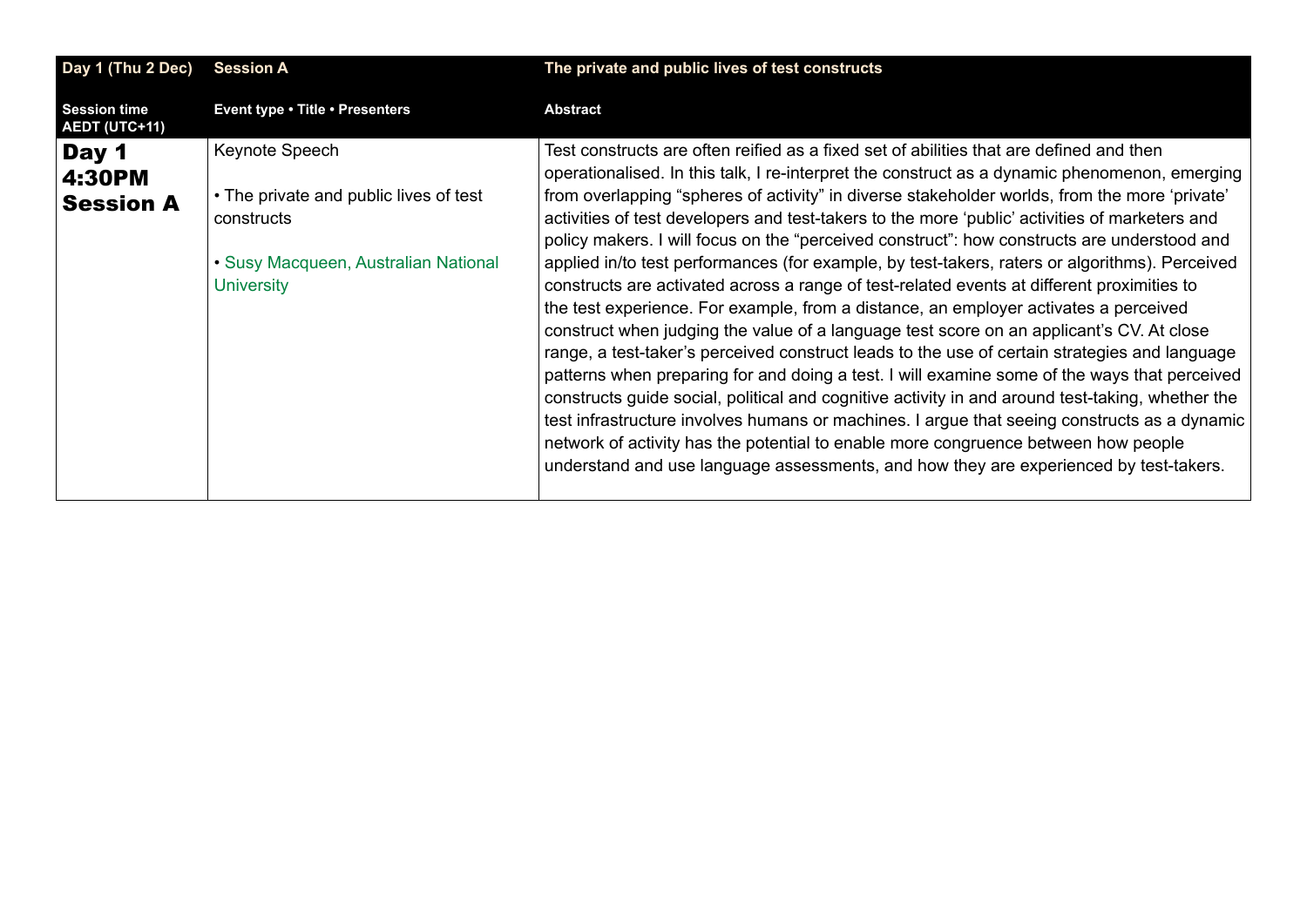<span id="page-16-0"></span>

| Day 2 (Fri 3 Dec)                           | <b>Session A</b>                                                                                                                                                                                              | Language teachers' views on the future of classroom assessment                                                                                                                                                                                                                                                                                                                                                                                                                                                                                                                                                                                                                                                                                                                                                                                                                                                                                                                                                                                                                                                                                                                                                                                                                                                                                                                                                                                                                                                                                                                                                                                                                                                                                                                                                                                                                                                                                 |
|---------------------------------------------|---------------------------------------------------------------------------------------------------------------------------------------------------------------------------------------------------------------|------------------------------------------------------------------------------------------------------------------------------------------------------------------------------------------------------------------------------------------------------------------------------------------------------------------------------------------------------------------------------------------------------------------------------------------------------------------------------------------------------------------------------------------------------------------------------------------------------------------------------------------------------------------------------------------------------------------------------------------------------------------------------------------------------------------------------------------------------------------------------------------------------------------------------------------------------------------------------------------------------------------------------------------------------------------------------------------------------------------------------------------------------------------------------------------------------------------------------------------------------------------------------------------------------------------------------------------------------------------------------------------------------------------------------------------------------------------------------------------------------------------------------------------------------------------------------------------------------------------------------------------------------------------------------------------------------------------------------------------------------------------------------------------------------------------------------------------------------------------------------------------------------------------------------------------------|
| <b>Session time</b><br><b>AEDT (UTC+11)</b> | Event type . Title . Presenters                                                                                                                                                                               | <b>Abstract</b>                                                                                                                                                                                                                                                                                                                                                                                                                                                                                                                                                                                                                                                                                                                                                                                                                                                                                                                                                                                                                                                                                                                                                                                                                                                                                                                                                                                                                                                                                                                                                                                                                                                                                                                                                                                                                                                                                                                                |
| Day 2<br>9am<br><b>Session A</b>            | Research Study<br>• Language teachers' views on the future<br>of classroom assessment<br>• Ferit Kılıçkaya, Adam Mickiewicz<br>University, Poznan, Poland & Agnieszka<br>Borowiak, University of Lodz, Poland | During the COVID-19 pandemic, language assessment practices have experienced<br>significant disruption. Language teachers, learners, and parents, along with the language<br>assessment sector, had to face new challenges and practices such as how to conduct online<br>formative and summative assessment, while certain benefits emerged during the shift from<br>paper-based to online exams. The current study is a quantitative method study of future of<br>language assessment and views of 182 in-service language teachers working at several<br>institutions ranging from primary to high schools in Turkey. An online survey created via<br>Google Form was shared on several Facebook groups which included pre-service and in-<br>service language teachers, and they were asked to complete the online survey. The data<br>included in-service language teachers' responses to Likert-scale questions, which included<br>five points. The responses provided by the participants of the study suggest that during<br>the pandemic they used a variety of websites that allowed them to assess their students<br>online, such as Quizizz, Kahoot! And Wordwall and believed that they would also use<br>these when the classes would move to face to face. The findings of the study reveal that<br>language teachers would move some of the assessment practices online by creating and<br>using some mini quizzes enhanced with videos and reading activities. However, although<br>the move seemed to be from a pen and paper test taken in a class to at-home test practices,<br>the participants underscored the importance of the security of these exams and therefore<br>suggested having summative assessment in the physical classroom rather than conducting<br>them online. The responses also added that online and frequent low-stakes assessment<br>would be feasible such as mini quizzes and review exercises. |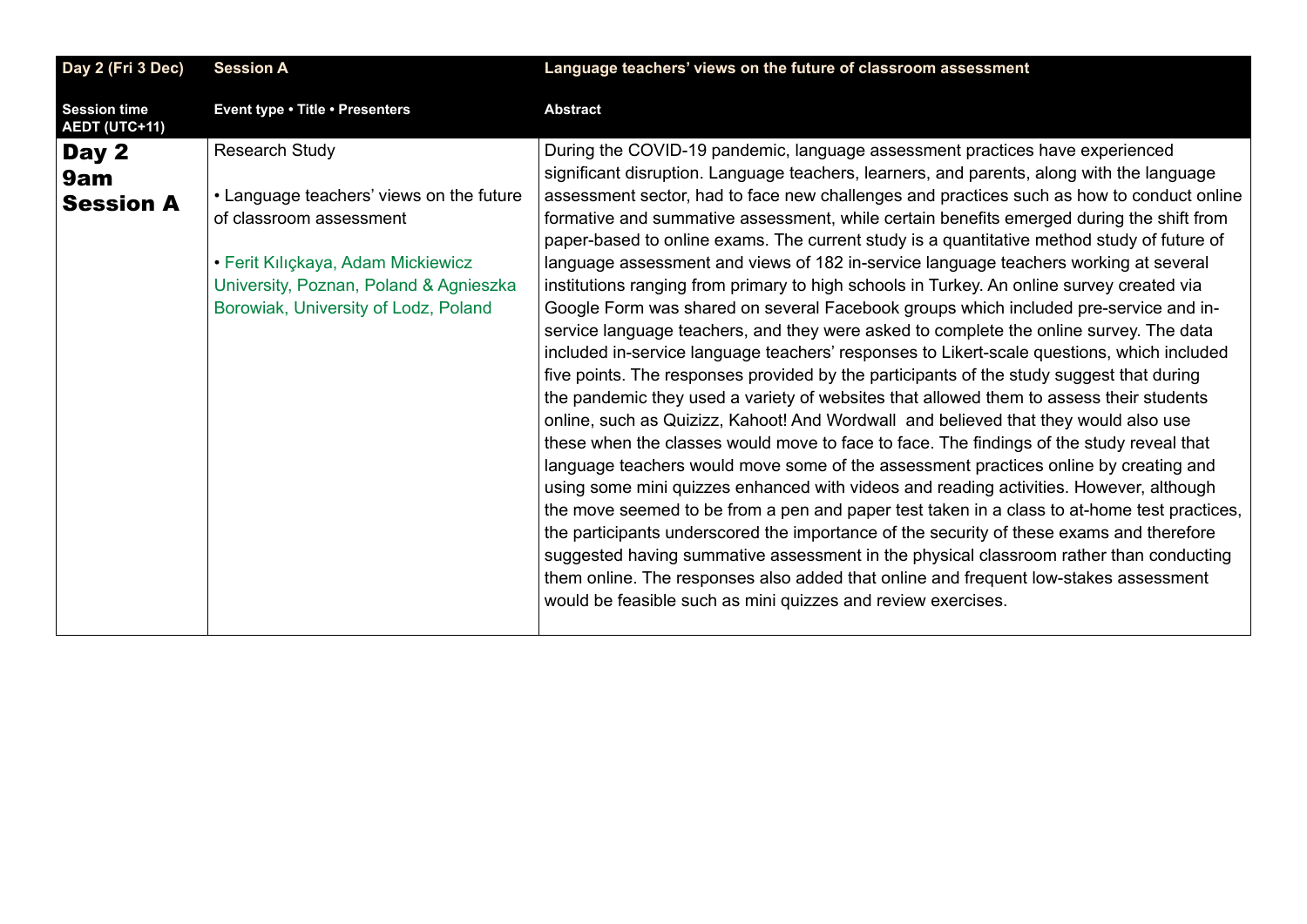<span id="page-17-0"></span>

| Day 2 (Fri 3 Dec)                           | <b>Session A</b>                                                                                                                                                                                                                                                                                                                                                                                                                                            | A matter of design: A case study on responding to classroom teacher views whilst maintaining<br>a hard-won system-wide inclusive EAL/D scale                                                                                                                                                                                                                                                                                                                                                                                                                                                                                                                                                                                                                                                                                                                                                                                                                                                                                                                                                                                                                                                                                                                                                                                                                                                                                                                                                                                                                                                                                                                                                                                                                                                                                                                                                                                                                                     |
|---------------------------------------------|-------------------------------------------------------------------------------------------------------------------------------------------------------------------------------------------------------------------------------------------------------------------------------------------------------------------------------------------------------------------------------------------------------------------------------------------------------------|----------------------------------------------------------------------------------------------------------------------------------------------------------------------------------------------------------------------------------------------------------------------------------------------------------------------------------------------------------------------------------------------------------------------------------------------------------------------------------------------------------------------------------------------------------------------------------------------------------------------------------------------------------------------------------------------------------------------------------------------------------------------------------------------------------------------------------------------------------------------------------------------------------------------------------------------------------------------------------------------------------------------------------------------------------------------------------------------------------------------------------------------------------------------------------------------------------------------------------------------------------------------------------------------------------------------------------------------------------------------------------------------------------------------------------------------------------------------------------------------------------------------------------------------------------------------------------------------------------------------------------------------------------------------------------------------------------------------------------------------------------------------------------------------------------------------------------------------------------------------------------------------------------------------------------------------------------------------------------|
| <b>Session time</b><br><b>AEDT (UTC+11)</b> | Event type . Title . Presenters                                                                                                                                                                                                                                                                                                                                                                                                                             | <b>Abstract</b>                                                                                                                                                                                                                                                                                                                                                                                                                                                                                                                                                                                                                                                                                                                                                                                                                                                                                                                                                                                                                                                                                                                                                                                                                                                                                                                                                                                                                                                                                                                                                                                                                                                                                                                                                                                                                                                                                                                                                                  |
| Day 2<br>9:30AM<br><b>Session A</b>         | <b>Research Study</b><br>• A matter of design: A case study on<br>responding to classroom teacher views<br>whilst maintaining a hard-won system-<br>wide inclusive EAL/D scale<br>• Denise Angelo, Australian National<br>University/Centre of Excellence for<br>the Dynamics of Language, Canberra,<br>Australia & Catherine Hudson, Australian<br>National University/Centre of Excellence<br>for the Dynamics of Language, Canberra,<br><b>Australia</b> | It is a feature of the history of the development of proficiency tools for young EAL/D learners<br>in Australia, that these tools have been made more "inclusive" of the full population of<br>EAL/D learners. Cohorts such as Indigenous EAL/D students and refugee students with<br>limited schooling lacked representation in the original proficiency tools of the early 1990s.<br>It can be argued that these newer "inclusive" tools are still not fine grained enough to<br>represent different cohorts, such as the heterogenous Indigenous EAL/D cohort and that<br>further new tools should be produced. There is a tension between this and, in times of<br>continued targeted defunding and the marginality of EAL/D concerns, the policy strength of<br>common jurisdictional tools for the full population of EAL/D learners. This paper is a case<br>study of a way to answer the dilemma through a design which retains the common tool, but<br>adds resources, a training pathway and community connections tailored to the needs of a<br>particular cohort. The design responds to the "views" of non-specialist classroom teachers in<br>a previous research study about their use of a proficiency tool with young Indigenous EAL/D<br>students who are speakers of contact languages. The design translates specialist discipline<br>knowledge of language contact contexts and L2 developmental pathways into classroom<br>practice.<br>Government policies have increasingly emphasised the responsibility of non-specialist<br>classroom teachers to identify and assess all EAL/D learners, provide differentiated<br>pedagogy and monitoring EAL/D progress is implemented. The design in this case study<br>valorises the voices of mainstream teachers as key language assessment users and opens<br>a way to more positive impact on this cohort of young learners, while meeting a policy need<br>for a common tool for the full EAL/D population. |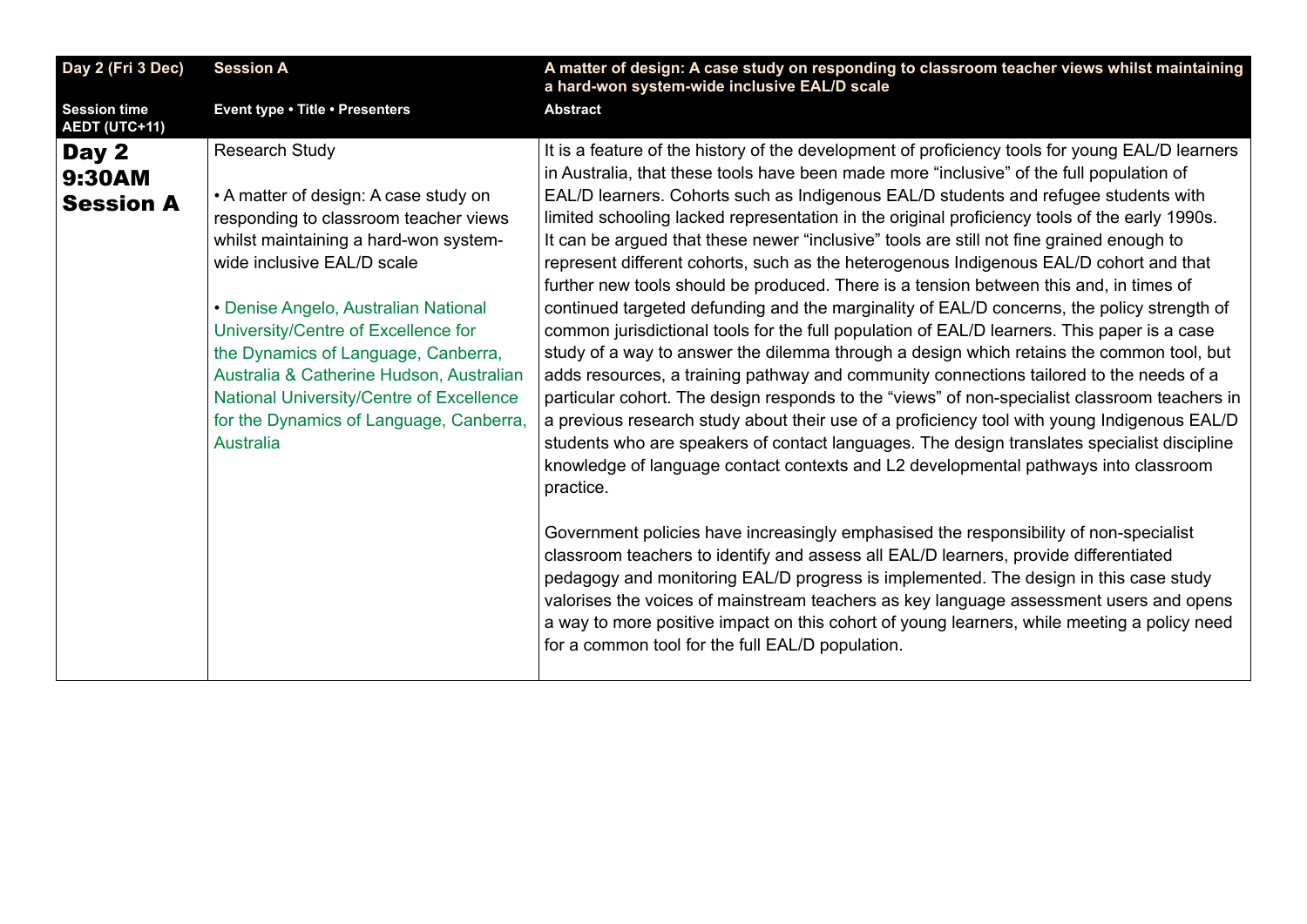<span id="page-18-0"></span>

| Day 2 (Fri 3 Dec)                           | <b>Session A</b>                                                                                                                                                                                                                        | Oral reflection tasks: Spanish L2 learner insights on Emergency Remote Teaching assessment<br>practices in a higher education context                                                                                                                                                                                                                                                                                                                                                                                                                                                                                                                                                                                                                                                                                                                                                                                                                                                                                                                                                                                                                                                                                                                                                                                                                                                                                                                                                                                                                                                                                                                                                                                                                                                                                                                                                                                                                                                                                             |
|---------------------------------------------|-----------------------------------------------------------------------------------------------------------------------------------------------------------------------------------------------------------------------------------------|-----------------------------------------------------------------------------------------------------------------------------------------------------------------------------------------------------------------------------------------------------------------------------------------------------------------------------------------------------------------------------------------------------------------------------------------------------------------------------------------------------------------------------------------------------------------------------------------------------------------------------------------------------------------------------------------------------------------------------------------------------------------------------------------------------------------------------------------------------------------------------------------------------------------------------------------------------------------------------------------------------------------------------------------------------------------------------------------------------------------------------------------------------------------------------------------------------------------------------------------------------------------------------------------------------------------------------------------------------------------------------------------------------------------------------------------------------------------------------------------------------------------------------------------------------------------------------------------------------------------------------------------------------------------------------------------------------------------------------------------------------------------------------------------------------------------------------------------------------------------------------------------------------------------------------------------------------------------------------------------------------------------------------------|
| <b>Session time</b><br><b>AEDT (UTC+11)</b> | Event type . Title . Presenters                                                                                                                                                                                                         | <b>Abstract</b>                                                                                                                                                                                                                                                                                                                                                                                                                                                                                                                                                                                                                                                                                                                                                                                                                                                                                                                                                                                                                                                                                                                                                                                                                                                                                                                                                                                                                                                                                                                                                                                                                                                                                                                                                                                                                                                                                                                                                                                                                   |
| Day 2<br><b>10AM</b><br><b>Session A</b>    | <b>Research Study</b><br>• Oral reflection tasks: Spanish L2 learner<br>insights on Emergency Remote Teaching<br>assessment practices in a higher<br>education context<br>• Ana Maria Ducasse, RMIT University,<br>Melbourne, Australia | The COVID-19 pandemic has irrevocably altered language teaching and assessment<br>practice. This paper reports on a small-scale study exploring Spanish L2 learners' personal<br>awareness of their language and culture learning through e-assessment tasks in an<br>Emergency Remote Teaching (ERT) context, mediated by task-specific, individual spoken<br>reflections.<br>The value of reflection, for L2 writing and distance learning, has been mediated through<br>different modalities i.e., individual spoken reflection and group spoken reflection. Building on<br>spoken reflection, the aim of the study was to uncover student orientation to e-assessment,<br>through reflective learning during an oral e-assessment task, to understand how innovations<br>to assessment were received in the remote context. In the context of higher education<br>language learning, the reason for asking test takers to reflect on assessment situations<br>arises from the suggestion that for test-takers' thinking about what they did during a previous<br>task might affect their performance in subsequent tasks. (e.g., Huang, 2007, Swain et al.,<br>2009).<br>The study examines L2 learners' (n= 25) reflecting on 5 multi-modal e-assessments,<br>mediated through individually assessed oral audio-recorded post-assessment reflection<br>tasks (n=125). A thematic content analysis within a Self-Determination Theory framework<br>is applied to transcriptions yielding findings on feelings of competence, autonomy, and<br>relatedness (Ryan & Deci, 2000). In these findings the student voices articulate reflections<br>on both frustrations and positive outcomes related to learning and assessment in this<br>context.<br>The language students with no previous experience of remote language learning offer<br>insights on experiences of e-assessment and what they considered conducive to learning<br>(Vogt, K., Tsagari, D., & Csepes, I. 2020) which would be beneficial for course designers |
|                                             |                                                                                                                                                                                                                                         | and language instructors. The learners' candid and explicit orientations, towards various<br>types of multimodal language-learning e-assessment tasks, offer instructors information on<br>learners' awareness of classroom-based assessment tasks being enablers for individual<br>learning goals.                                                                                                                                                                                                                                                                                                                                                                                                                                                                                                                                                                                                                                                                                                                                                                                                                                                                                                                                                                                                                                                                                                                                                                                                                                                                                                                                                                                                                                                                                                                                                                                                                                                                                                                               |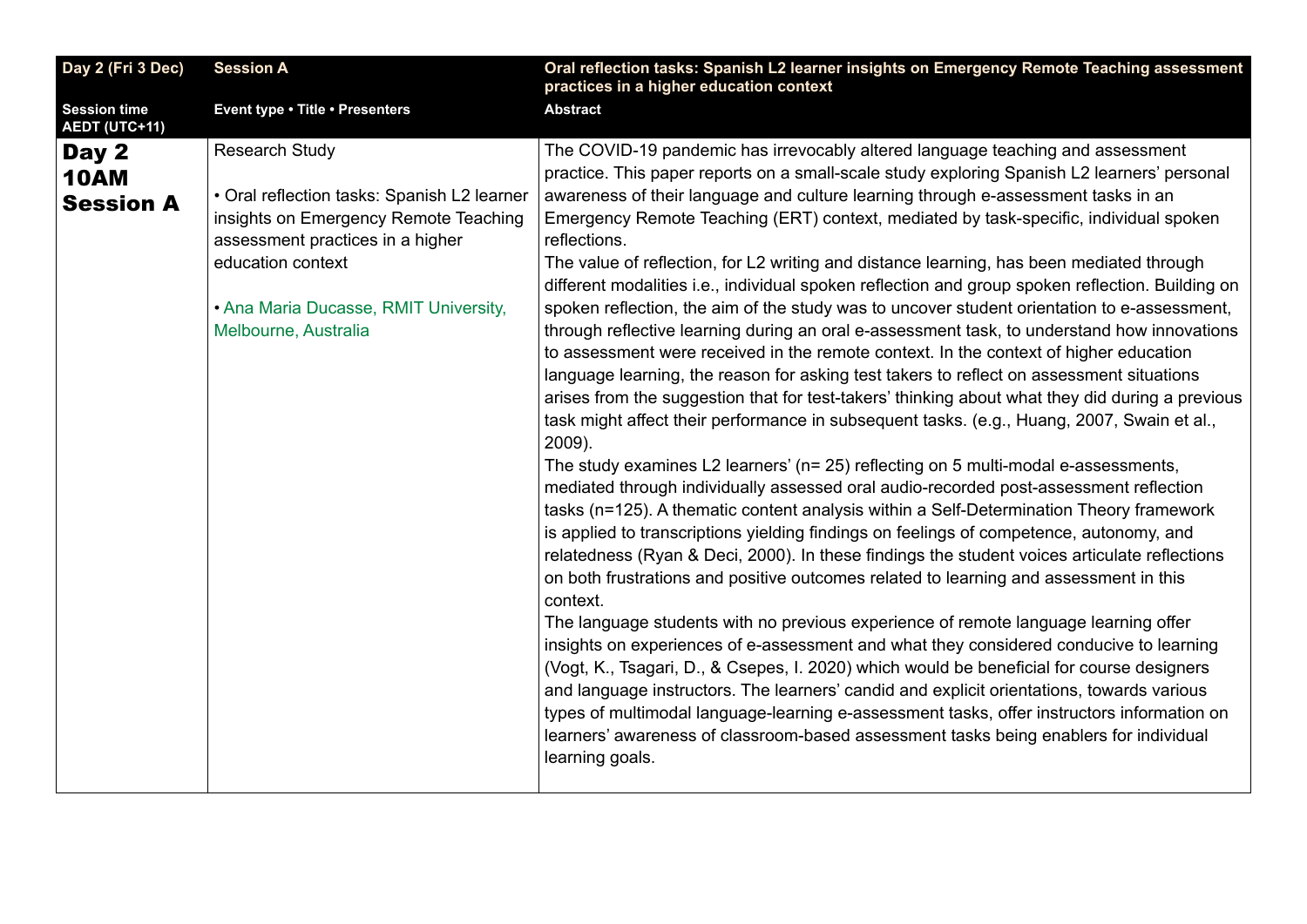<span id="page-19-0"></span>

| Day 2 (Fri 3 Dec)                        | <b>Session A</b>                                                                                                                                                                                           | Fairer for all: innovative approaches to assessing English Language Learners in the<br>mainstream classroom                                                                                                                                                                                                                                                                                                                                                                                                                                                                                                                                                                                                                                                                                                                                                                                                                                                                                                                                                                                                                                                                                                                                                                                                                                                                                                                                                                                                                                                                                                                                                                                                                                                                                                                                                                                                                                                                                                                                                                                                                                        |
|------------------------------------------|------------------------------------------------------------------------------------------------------------------------------------------------------------------------------------------------------------|----------------------------------------------------------------------------------------------------------------------------------------------------------------------------------------------------------------------------------------------------------------------------------------------------------------------------------------------------------------------------------------------------------------------------------------------------------------------------------------------------------------------------------------------------------------------------------------------------------------------------------------------------------------------------------------------------------------------------------------------------------------------------------------------------------------------------------------------------------------------------------------------------------------------------------------------------------------------------------------------------------------------------------------------------------------------------------------------------------------------------------------------------------------------------------------------------------------------------------------------------------------------------------------------------------------------------------------------------------------------------------------------------------------------------------------------------------------------------------------------------------------------------------------------------------------------------------------------------------------------------------------------------------------------------------------------------------------------------------------------------------------------------------------------------------------------------------------------------------------------------------------------------------------------------------------------------------------------------------------------------------------------------------------------------------------------------------------------------------------------------------------------------|
| <b>AEDT (UTC+11)</b>                     | Day . Time . Session Event type . Title . Presenters                                                                                                                                                       | <b>Abstract</b>                                                                                                                                                                                                                                                                                                                                                                                                                                                                                                                                                                                                                                                                                                                                                                                                                                                                                                                                                                                                                                                                                                                                                                                                                                                                                                                                                                                                                                                                                                                                                                                                                                                                                                                                                                                                                                                                                                                                                                                                                                                                                                                                    |
| Day 2<br><b>11AM</b><br><b>Session A</b> | <b>Assessment Practice</b><br>• Fairer for all: innovative approaches to<br>assessing English Language Learners in<br>the mainstream classroom<br>• Rosemary Erlam, University of<br>Auckland, New Zealand | A consideration of consequences is central to an understanding of validity (Fulcher, 2015).<br>Testing systems are very unfair for subgroups of the population when they lead to decisions<br>which have long-term implications. Auckland is the most multilingual city in New Zealand<br>and increasingly mainstream classes in schools have large numbers of English language<br>learners (ELLs) from diverse language backgrounds.<br>This presentation documents three teachers' attempts to adapt either standardised or<br>classroom assessment procedures in their specific teaching contexts in order to provide<br>fairer and more valid outcomes for ELLs. These teachers were completing an in-service<br>professional development programme. A course on assessment required them to critique<br>specific assessment processes used in New Zealand schools and develop appropriate<br>assessment strategies for the assessment of students from diverse linguistic and cultural<br>backgrounds. One teacher gave a fluent te reo Maori speaker access to the text used for<br>an assessment of his English reading ability in Maori, as well as in English. She concluded<br>that in reading assessments bilingual learners need access to texts in both languages.<br>Another teacher innovated an assessment to provide a better indication of learners' oral<br>interpersonal communicative abilities. A third teacher was concerned that a Maths test was<br>being inappropriately used with English language learners and investigated whether her<br>colleagues were making accommodations for these students and if so, how.<br>The presentation argues that these teachers took innovative approaches in their own<br>teaching contexts in order to ensure fairer outcomes for learners on tests that were either<br>not designed for them or not appropriate for them. However, the bigger issue is whether<br>and how there could be a more systematic and valid approach to both standardised and<br>classroom assessment, for these learners, that is, one that does not rely on the initiative of<br>individual teachers. |
|                                          |                                                                                                                                                                                                            |                                                                                                                                                                                                                                                                                                                                                                                                                                                                                                                                                                                                                                                                                                                                                                                                                                                                                                                                                                                                                                                                                                                                                                                                                                                                                                                                                                                                                                                                                                                                                                                                                                                                                                                                                                                                                                                                                                                                                                                                                                                                                                                                                    |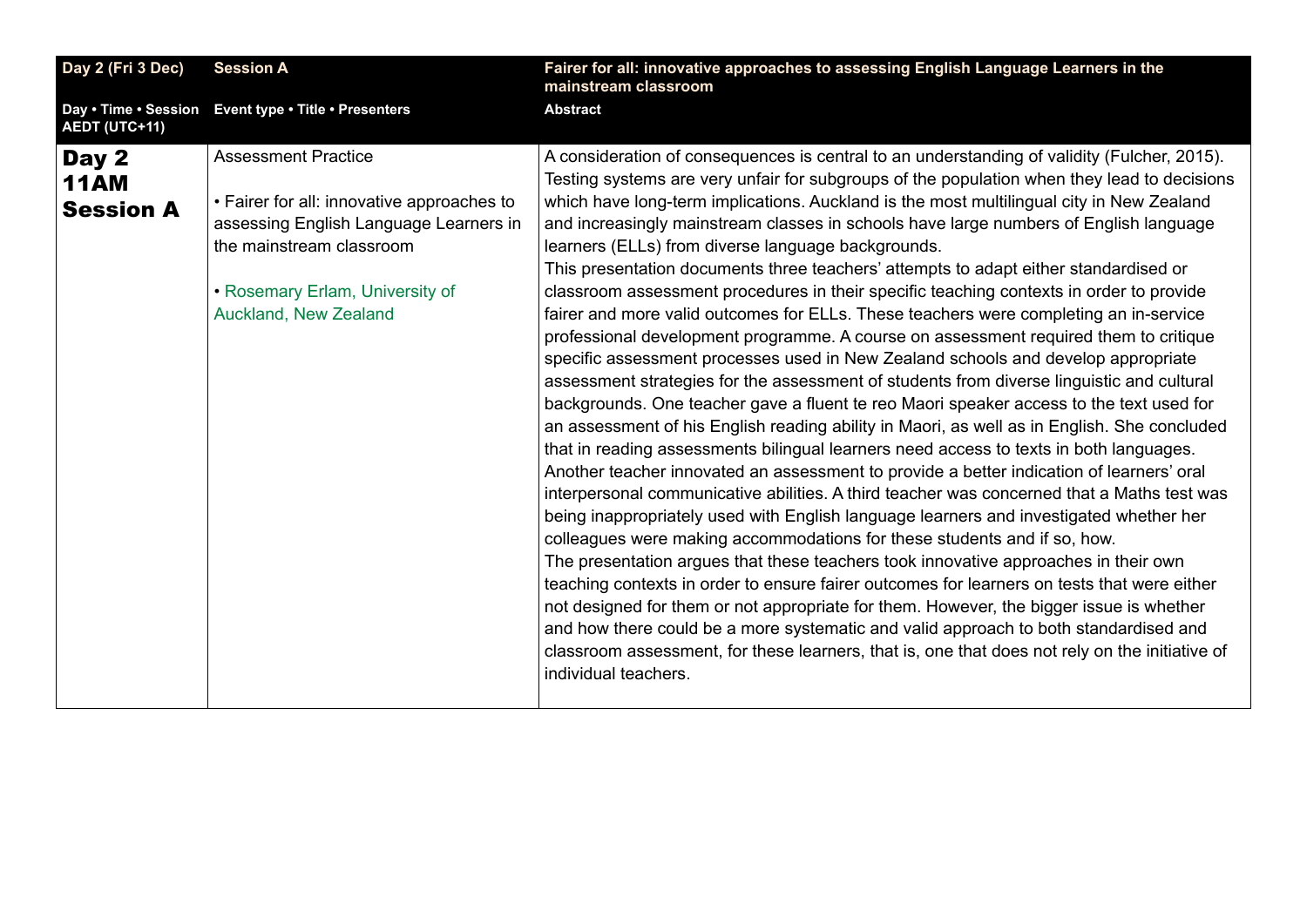<span id="page-20-0"></span>

| Day 2 (Fri 3 Dec)<br><b>Session A</b>                                           |                                                                                                                                                                                                     | Developing, validating and using a descriptor scale for academic English language proficiency<br>in science and technology                                                                                                                                                                                                                                                                                                                                                                                                                                                                                                                                                                                                                                                                                                                                                                                                                                                                                                                                                                                                                                                                                                                                                                                                                                                                                                                                                                                                                                                                                                                                                                                                                                                                                                                                                                                                                                                                                                                                                                                                                                                                               |
|---------------------------------------------------------------------------------|-----------------------------------------------------------------------------------------------------------------------------------------------------------------------------------------------------|----------------------------------------------------------------------------------------------------------------------------------------------------------------------------------------------------------------------------------------------------------------------------------------------------------------------------------------------------------------------------------------------------------------------------------------------------------------------------------------------------------------------------------------------------------------------------------------------------------------------------------------------------------------------------------------------------------------------------------------------------------------------------------------------------------------------------------------------------------------------------------------------------------------------------------------------------------------------------------------------------------------------------------------------------------------------------------------------------------------------------------------------------------------------------------------------------------------------------------------------------------------------------------------------------------------------------------------------------------------------------------------------------------------------------------------------------------------------------------------------------------------------------------------------------------------------------------------------------------------------------------------------------------------------------------------------------------------------------------------------------------------------------------------------------------------------------------------------------------------------------------------------------------------------------------------------------------------------------------------------------------------------------------------------------------------------------------------------------------------------------------------------------------------------------------------------------------|
| <b>Session time</b><br>AEDT (UTC+11)                                            | Event type . Title . Presenters                                                                                                                                                                     | <b>Abstract</b>                                                                                                                                                                                                                                                                                                                                                                                                                                                                                                                                                                                                                                                                                                                                                                                                                                                                                                                                                                                                                                                                                                                                                                                                                                                                                                                                                                                                                                                                                                                                                                                                                                                                                                                                                                                                                                                                                                                                                                                                                                                                                                                                                                                          |
| Day 2<br>Progress)<br><b>11.30AM</b><br><b>Session A</b><br>technology<br>China | Assessment Practice (Work in<br>• Developing, validating and using a<br>descriptor scale for academic English<br>language proficiency in science and<br>· Jianqiu Tian, Peking University, Beijing, | The extensive deployment of Content and Language Integrated Learning (CLIL) English<br>courses in Chinese universities as a bridge for English-Medium instruction (EMI) calls for<br>rigorous framework for assessment of learning, which is usually based on well-devised<br>descriptor scale for the English language proficiency. An effective framework as the Common<br>European Framework of Reference (CEFR) is for assessing language proficiency, the<br>adoption of CEFR in a CLIL course requires a complementary scale of academic language<br>proficiency conceptualized as subject-specific literacies in the content area.<br>This study aims to develop, validate and use such a descriptor, following a multi-method,<br>developmental research design in three broad phases. In the intuitive phase for the initial<br>research and development, the relevant CEFR descriptors would be accumulated and<br>possible descriptors would be collected from sources in science education and other<br>language proficiency scales to complement the CEFR descriptors. Then the qualitative<br>phase for checking and improving the categories and quality of the descriptors involves<br>workshops with teachers to sort descriptors into categories, make qualitative judgements<br>about clarity, accuracy and relevance of the description and sort descriptors into bands of<br>proficiency. Finally, in the quantitative phase, the best descriptors would be calibrated to a<br>mathematical scale and the cut-offs between the levels would be set.<br>Next, the scale will be trialed in the assessment of the students' language in the classroom<br>with tasks calibrated to the scale beforehand, with the feedback employed to identify and<br>eliminate less successful descriptors and scales. Meanwhile, the scale would be integrated<br>into the progressive and sequentially-phased curriculum for both summative and formative<br>purposes in the CLIL course, and be further developed into self-assessment tools for the<br>students to monitor their learning. The trial may be conducted for several rounds to further<br>refine and validate the descriptor scale. |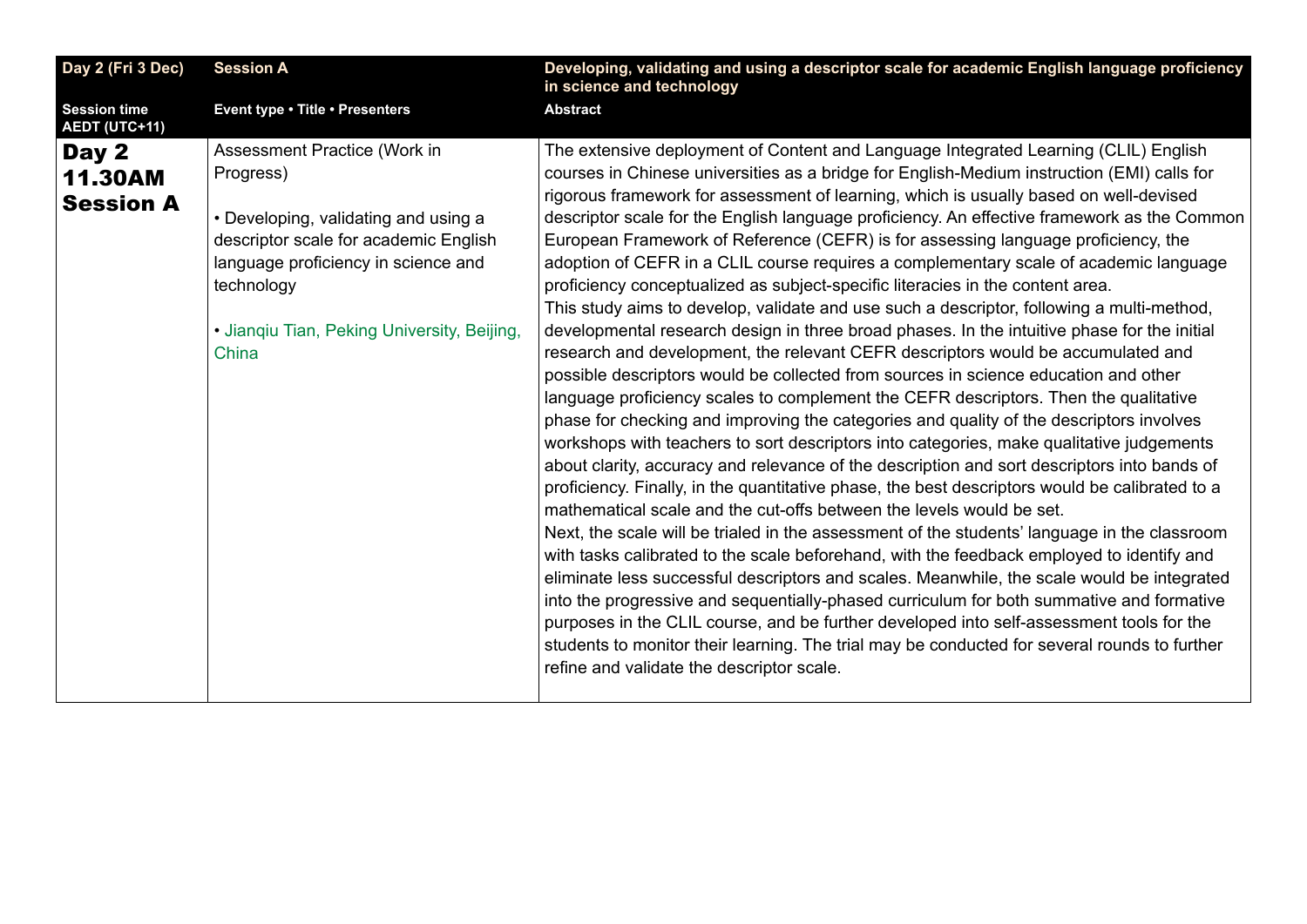<span id="page-21-0"></span>

| Day 2 (Fri 3 Dec)                     | <b>Session A</b>                                                                                                                                                                                                                                                                                                                                                                         | Constructive alignment of assessment practices in English language classrooms                                                                                                                                                                                                                                                                                                                                                                                                                                                                                                                                                                                                                                                                                                                                                                                                                                                                                                                                                                                                                                                                                                                                                                                                                                                                                     |
|---------------------------------------|------------------------------------------------------------------------------------------------------------------------------------------------------------------------------------------------------------------------------------------------------------------------------------------------------------------------------------------------------------------------------------------|-------------------------------------------------------------------------------------------------------------------------------------------------------------------------------------------------------------------------------------------------------------------------------------------------------------------------------------------------------------------------------------------------------------------------------------------------------------------------------------------------------------------------------------------------------------------------------------------------------------------------------------------------------------------------------------------------------------------------------------------------------------------------------------------------------------------------------------------------------------------------------------------------------------------------------------------------------------------------------------------------------------------------------------------------------------------------------------------------------------------------------------------------------------------------------------------------------------------------------------------------------------------------------------------------------------------------------------------------------------------|
| Day . Time . Session<br>AEDT (UTC+11) | Event type . Title . Presenters                                                                                                                                                                                                                                                                                                                                                          | <b>Abstract</b>                                                                                                                                                                                                                                                                                                                                                                                                                                                                                                                                                                                                                                                                                                                                                                                                                                                                                                                                                                                                                                                                                                                                                                                                                                                                                                                                                   |
| Day 2<br>3PM<br><b>Session A</b>      | <b>Research Study</b><br>• Constructive alignment of assessment<br>practices in English language<br>classrooms<br>• Lynrose Jane D. Genon, Mindanao<br>State University-Iligan Institute of<br>Technology, Iligan City, Mindanao,<br>Philippines & Chezka Bianca P. Torres,<br>Mindanao State University-Iligan Institute<br>of Technology, Iligan City, Mindanao,<br><b>Philippines</b> | This qualitative study identified the language assessment practices in terms of purpose,<br>type, and timing in four elementary language classes in the Philippines. It then evaluated<br>the constructive alignment and content validity of the assessment and described how<br>the constructive alignment reflects the quality of teaching and learning in these language<br>classrooms. Findings revealed that the assessment practices are entrenched in the<br>teachers' pedagogy serving various purposes (like monitoring, facilitation, and motivation)<br>other than evaluation. Generally, the assessment content and tasks show alignment to<br>targeted learning goals. Several assessments, however, do not target the intended skill<br>but rather tapped on the sub-skill, and they reveal alignment issues as well as teaching-<br>learning conditions in the classrooms. Findings uncover, albeit a snapshot, of the gaps<br>not only in assessment practices but also in the articulation of curriculum goals leaving<br>teachers to interpret and operationalize these on their own. These issues affect the students'<br>achievement since alignment affects achievement and opportunity to learn is at optimum<br>levels when lesson plans are aligned with benchmarks, standards, and assessments, thus<br>increasing academic achievement. |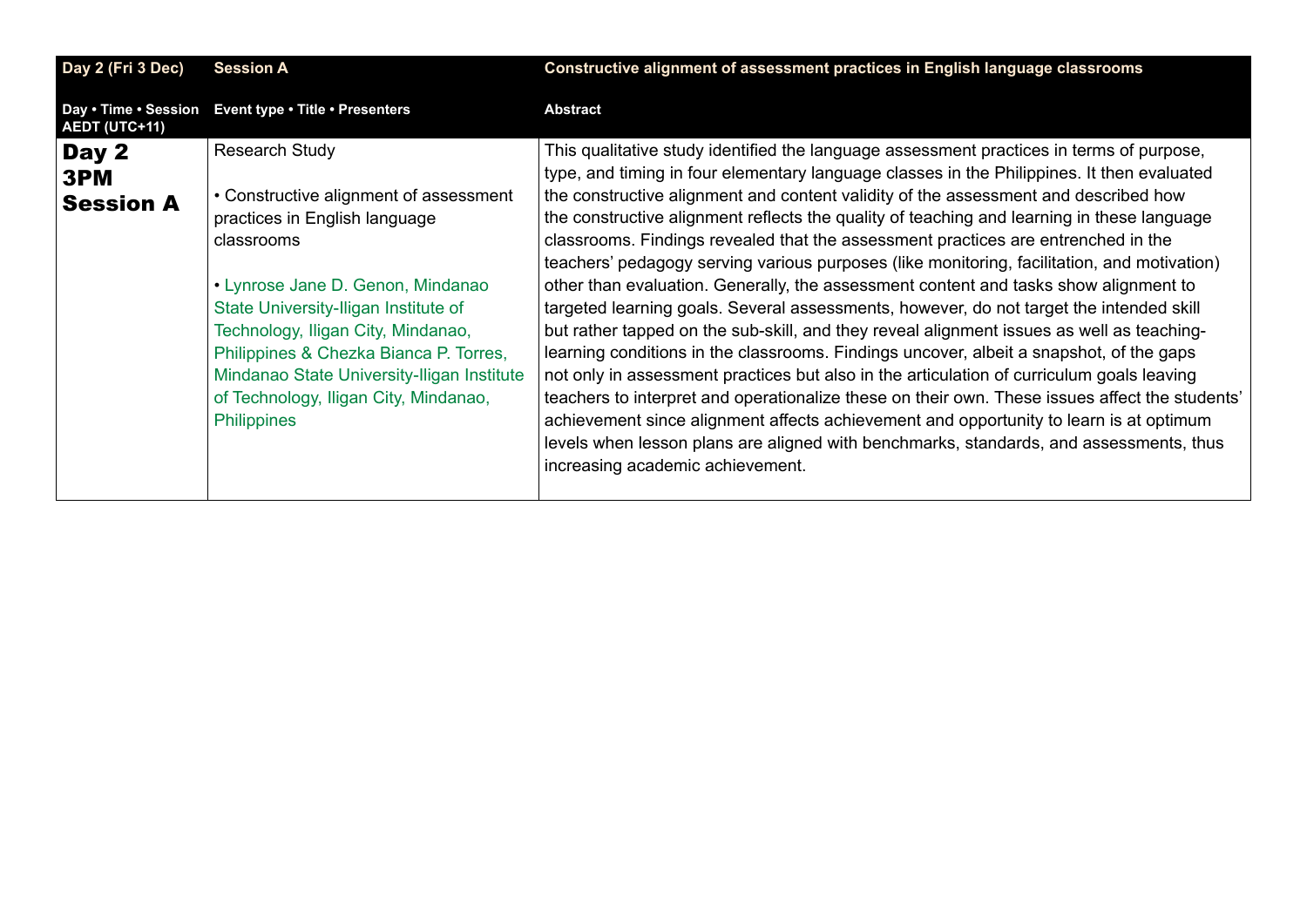<span id="page-22-0"></span>

| Day 2 (Fri 3 Dec)                           | <b>Session B</b>                                                                                                                                                                                                          | Student Engagement with Feedback from an Automated Writing Evaluation System for<br><b>Formative Assessment of EFL Writing</b>                                                                                                                                                                                                                                                                                                                                                                                                                                                                                                                                                                                                                                                                                                                                                                                                                                                                                                                                                                                                                                                                                                                                                                                                                                                                                                                                                                                                                                                                                                                                                                                                     |
|---------------------------------------------|---------------------------------------------------------------------------------------------------------------------------------------------------------------------------------------------------------------------------|------------------------------------------------------------------------------------------------------------------------------------------------------------------------------------------------------------------------------------------------------------------------------------------------------------------------------------------------------------------------------------------------------------------------------------------------------------------------------------------------------------------------------------------------------------------------------------------------------------------------------------------------------------------------------------------------------------------------------------------------------------------------------------------------------------------------------------------------------------------------------------------------------------------------------------------------------------------------------------------------------------------------------------------------------------------------------------------------------------------------------------------------------------------------------------------------------------------------------------------------------------------------------------------------------------------------------------------------------------------------------------------------------------------------------------------------------------------------------------------------------------------------------------------------------------------------------------------------------------------------------------------------------------------------------------------------------------------------------------|
| <b>Session time</b><br><b>AEDT (UTC+11)</b> | Event type . Title . Presenters                                                                                                                                                                                           | <b>Abstract</b>                                                                                                                                                                                                                                                                                                                                                                                                                                                                                                                                                                                                                                                                                                                                                                                                                                                                                                                                                                                                                                                                                                                                                                                                                                                                                                                                                                                                                                                                                                                                                                                                                                                                                                                    |
| Day 2<br>3PM<br><b>Session B</b>            | <b>Research Study</b><br>• Student Engagement with Feedback<br>from an Automated Writing Evaluation<br>System for Formative Assessment of EFL<br>Writing<br>• Limei Zhang, Nanyang Technological<br>University, Singapore | Research shows that feedback can improve English as a Foreign Language (EFL) students'<br>writing abilities. In order to benefit their writing, students need to engage effectively with<br>the feedback on their compositions. Recently, an increasing number of studies investigate<br>the use of tools for automated writing evaluation in EFL writing classrooms, indicating<br>researchers' growing interest in their potential for formative assessment. As an online<br>automated writing evaluation (AWE) system and the most popular one in China, Pigai was<br>used widely in college-level EFL writing courses. The current study examined the accuracy<br>of and students' engagement with the feedback from Pigai for formative assessment of EFL<br>writing courses.<br>89 Chinese college students from an academic writing course were invited to participate in<br>the study. This study addresses the following two research questions: 1) How accurate is<br>Pigai feedback in terms of the errors it can identify in students' writing? 2) How did students<br>engage affectively, behaviourally, and cognitively with the feedback from the AWE system<br>on their writing? Quantitative and qualitative data were collected to answer the two research<br>questions. Results showed that the accuracy of feedback from the AWE system varied<br>across error types. Meanwhile, this study provides an understanding of students' affective,<br>behavioural and cognitive engagement with the feedback from the system. The findings<br>can inform discussion of whether and how to integrate the use of online writing evaluation<br>system into writing classrooms for the purpose of formative assessment. |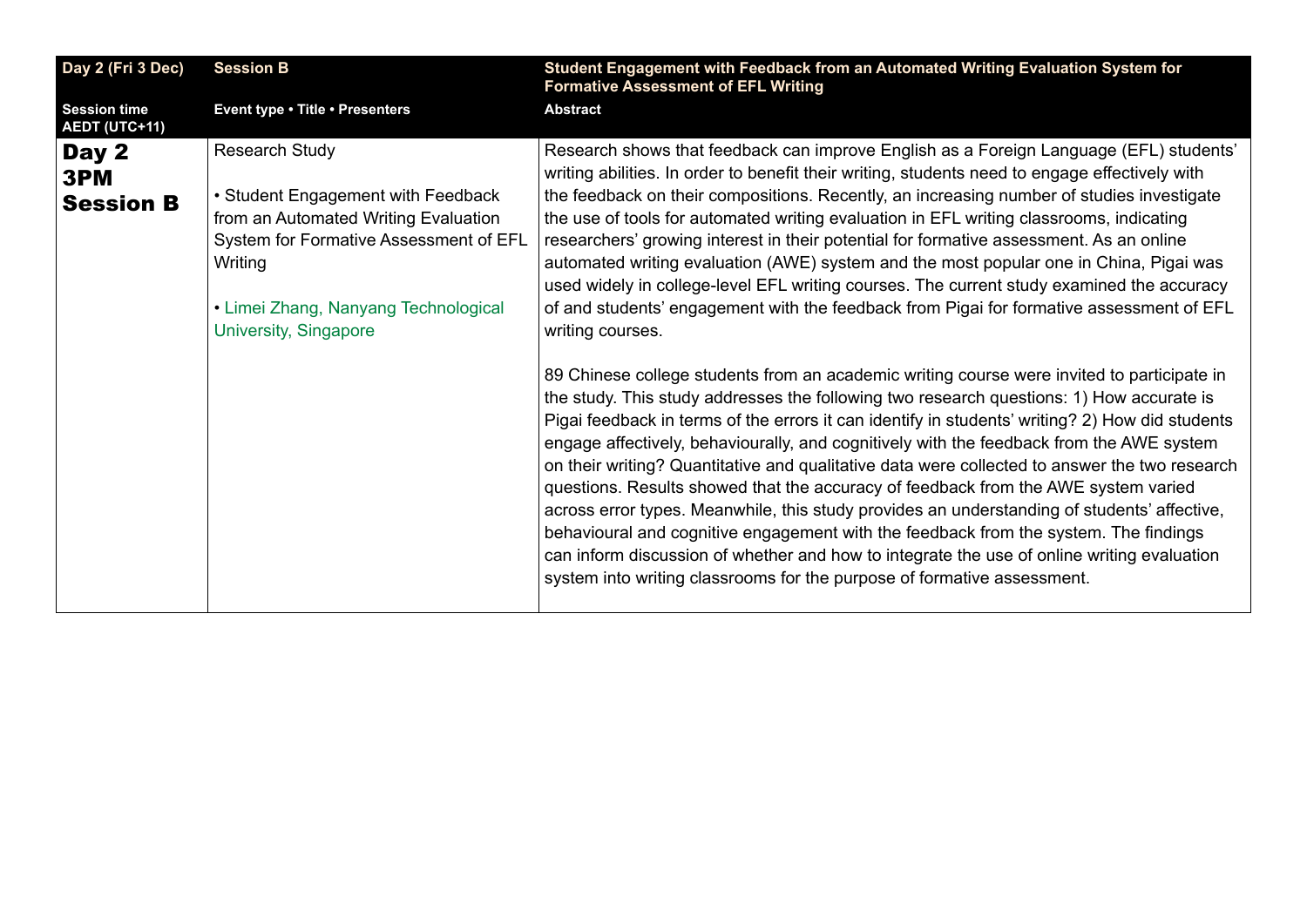<span id="page-23-0"></span>

| Day 2 (Fri 3 Dec)                           | <b>Session A</b>                                                                                                                                                                                                                                                   | The CSE-based rubrics and assessment for learning in EFL classroom                                                                                                                                                                                                                                                                                                                                                                                                                                                                                                                                                                                                                                                                                                                                                                                                                                                                                                                                                                                                                                                                                                                                                                                                                                                                                                                                                                                                                                                                                                                                                                                                                                                                                                                                                   |
|---------------------------------------------|--------------------------------------------------------------------------------------------------------------------------------------------------------------------------------------------------------------------------------------------------------------------|----------------------------------------------------------------------------------------------------------------------------------------------------------------------------------------------------------------------------------------------------------------------------------------------------------------------------------------------------------------------------------------------------------------------------------------------------------------------------------------------------------------------------------------------------------------------------------------------------------------------------------------------------------------------------------------------------------------------------------------------------------------------------------------------------------------------------------------------------------------------------------------------------------------------------------------------------------------------------------------------------------------------------------------------------------------------------------------------------------------------------------------------------------------------------------------------------------------------------------------------------------------------------------------------------------------------------------------------------------------------------------------------------------------------------------------------------------------------------------------------------------------------------------------------------------------------------------------------------------------------------------------------------------------------------------------------------------------------------------------------------------------------------------------------------------------------|
| <b>Session time</b><br><b>AEDT (UTC+11)</b> | Event type . Title . Presenters                                                                                                                                                                                                                                    | <b>Abstract</b>                                                                                                                                                                                                                                                                                                                                                                                                                                                                                                                                                                                                                                                                                                                                                                                                                                                                                                                                                                                                                                                                                                                                                                                                                                                                                                                                                                                                                                                                                                                                                                                                                                                                                                                                                                                                      |
| Day 2<br><b>3.30PM</b><br><b>Session A</b>  | Research Study (Work in Progress)<br>• The CSE-based rubrics and assessment<br>for learning in EFL classroom<br>• Jiuliang Li, Beijing Institute of Fashion<br>Technology, China & Noriko Iwashita,<br>The University of Queensland, Brisbane,<br><b>Australia</b> | Assessment for learning (AfL) serves as a powerful alternative assessment approach<br>that maximizes student learning (Assessment Reform Group, 2002). China's Standards<br>of English Language Ability (CSE) is developed to guide ELT and learning in China (Liu,<br>2017). They are closely linked as both claim to serve the needs of students and teachers to<br>decide where learners are in their learning, where they need to go, and how best to get there<br>(Assessment Reform Group, 2002; Liu, 2017). AFL practices in China generally lack (Liu &<br>Xu, 2017), while CSE is also in need of more research for use in an educational context (Liu,<br>$2017$ ).<br>This study explores the potential of CSE-based rubrics as a tool for AfL to be used in EFL<br>writing classrooms. We examine how CSE-AfL is implemented in the learning, instruction<br>and assessment in a 10-week English reading and writing class in an urban university in<br>China. Participants are 90 third-semester students and their instructor. The implementation<br>of AfL strategies is interspersed in three phases -- prewriting, during writing, and post-<br>writing. The instructor and the students work collaboratively to set learning goals using the<br>CSE rubrics, with which the students perform peer/self-assessment to assess the scripts<br>produced by students to develop an understanding of their writing ability. Questionnaire<br>surveys and interviews are conducted before and after the course.<br>Preliminary findings suggest that the students have little experience with key AfL strategies.<br>The first round of self/peer assessment shows more active interaction between students<br>and their instructor. Both seem to have reaped benefits from the initial implementation of |
|                                             |                                                                                                                                                                                                                                                                    | the program. The paper discusses the perceived and actual influence of CSE-AfL on the<br>educational activities and outcomes where the students and their instructor are engaged<br>toward language development.                                                                                                                                                                                                                                                                                                                                                                                                                                                                                                                                                                                                                                                                                                                                                                                                                                                                                                                                                                                                                                                                                                                                                                                                                                                                                                                                                                                                                                                                                                                                                                                                     |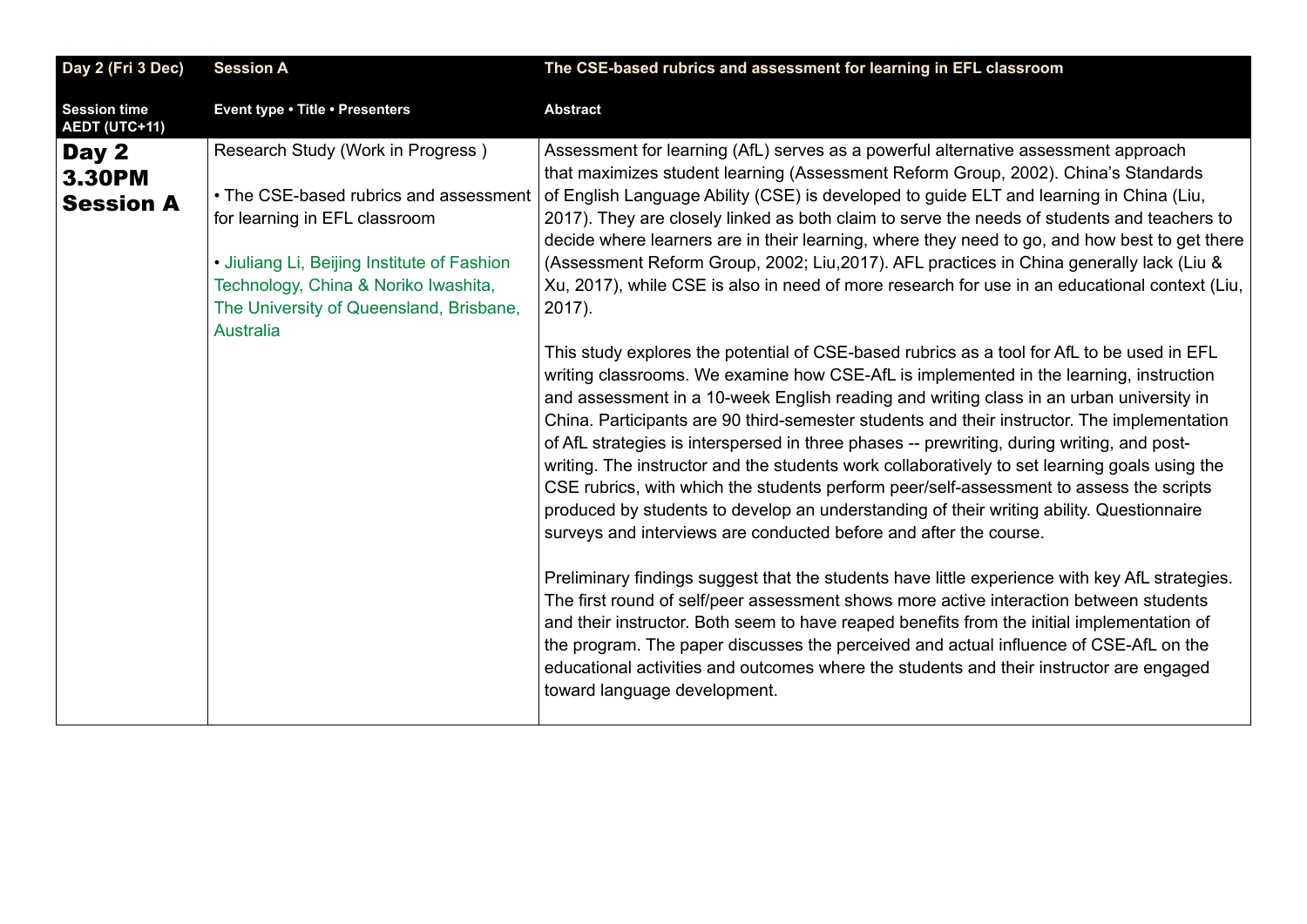<span id="page-24-0"></span>

| Day 2 (Fri 3 Dec)                          | <b>Session B</b>                                                                                                                                                                                                                                                                                                                                                           | Developing a Computer-Assisted English Language Test for Undergraduates for Diagnostic<br>and Placement Purposes: Challenges and the Way Forward                                                                                                                                                                                                                                                                                                                                                                                                                                                                                                                                                                                                                                                                                                                                                                                                                                                                                                                                                                                                                                                                                                                                                                                                                                                                                                                                                                                                                                                                                                                                                       |
|--------------------------------------------|----------------------------------------------------------------------------------------------------------------------------------------------------------------------------------------------------------------------------------------------------------------------------------------------------------------------------------------------------------------------------|--------------------------------------------------------------------------------------------------------------------------------------------------------------------------------------------------------------------------------------------------------------------------------------------------------------------------------------------------------------------------------------------------------------------------------------------------------------------------------------------------------------------------------------------------------------------------------------------------------------------------------------------------------------------------------------------------------------------------------------------------------------------------------------------------------------------------------------------------------------------------------------------------------------------------------------------------------------------------------------------------------------------------------------------------------------------------------------------------------------------------------------------------------------------------------------------------------------------------------------------------------------------------------------------------------------------------------------------------------------------------------------------------------------------------------------------------------------------------------------------------------------------------------------------------------------------------------------------------------------------------------------------------------------------------------------------------------|
| <b>Session time</b><br>AEDT (UTC+11)       | Event type . Title . Presenters                                                                                                                                                                                                                                                                                                                                            | <b>Abstract</b>                                                                                                                                                                                                                                                                                                                                                                                                                                                                                                                                                                                                                                                                                                                                                                                                                                                                                                                                                                                                                                                                                                                                                                                                                                                                                                                                                                                                                                                                                                                                                                                                                                                                                        |
| Day 2<br><b>3.30PM</b><br><b>Session B</b> | <b>Research Study</b><br>• Developing a Computer-Assisted<br>English Language Test for<br>Undergraduates for Diagnostic and<br>Placement Purposes: Challenges and the<br>Way Forward<br>• Radhika De Silva, The Open University<br>of Sri Lanka, Nawala, Nugegoda, Sri<br>Lanka & Subhashi Wijesinghe, The<br>Open University of Sri Lanka, Nawala,<br>Nugegoda, Sri Lanka | Covid-19 pandemic related issues have influenced the whole world and education is one of<br>the fields that has been affected to a great extent by this pandemic. Schools and universities<br>worldwide are currently facing numerous challenges in ensuring quality teaching and fair<br>assessment of their students' skills and achievements. As a solution to these unprecedented<br>challenges, many institutions have utilized virtual platforms for teaching. Even though<br>transition to teaching via online platforms is gaining momentum, assessment online remains<br>a challenge in many institutions, especially in developing countries. Computer-assisted<br>language testing is adopted by language testers worldwide because of its benefits such<br>as speed of delivery, immediate feedback, and test evaluation. This paper attempts to<br>discuss the challenges faced by a team of test developers in the process of developing a<br>computer-assisted English language test in a local context for the purpose of diagnosis,<br>placement, and exemption purposes. The study also revealed the perceptions of the team<br>of test developers on computer-assisted language assessment. The study was conducted<br>at a public university in Sri Lanka using a qualitative research design. An open-ended<br>questionnaire was administered to the sample followed by semi-structured interviews. The<br>perceptions of the team towards computer-assisted language testing were positive. This<br>paper examines a range of challenges encountered by the test developers in the process of<br>computer-assisted English language test development in this pandemic situation. |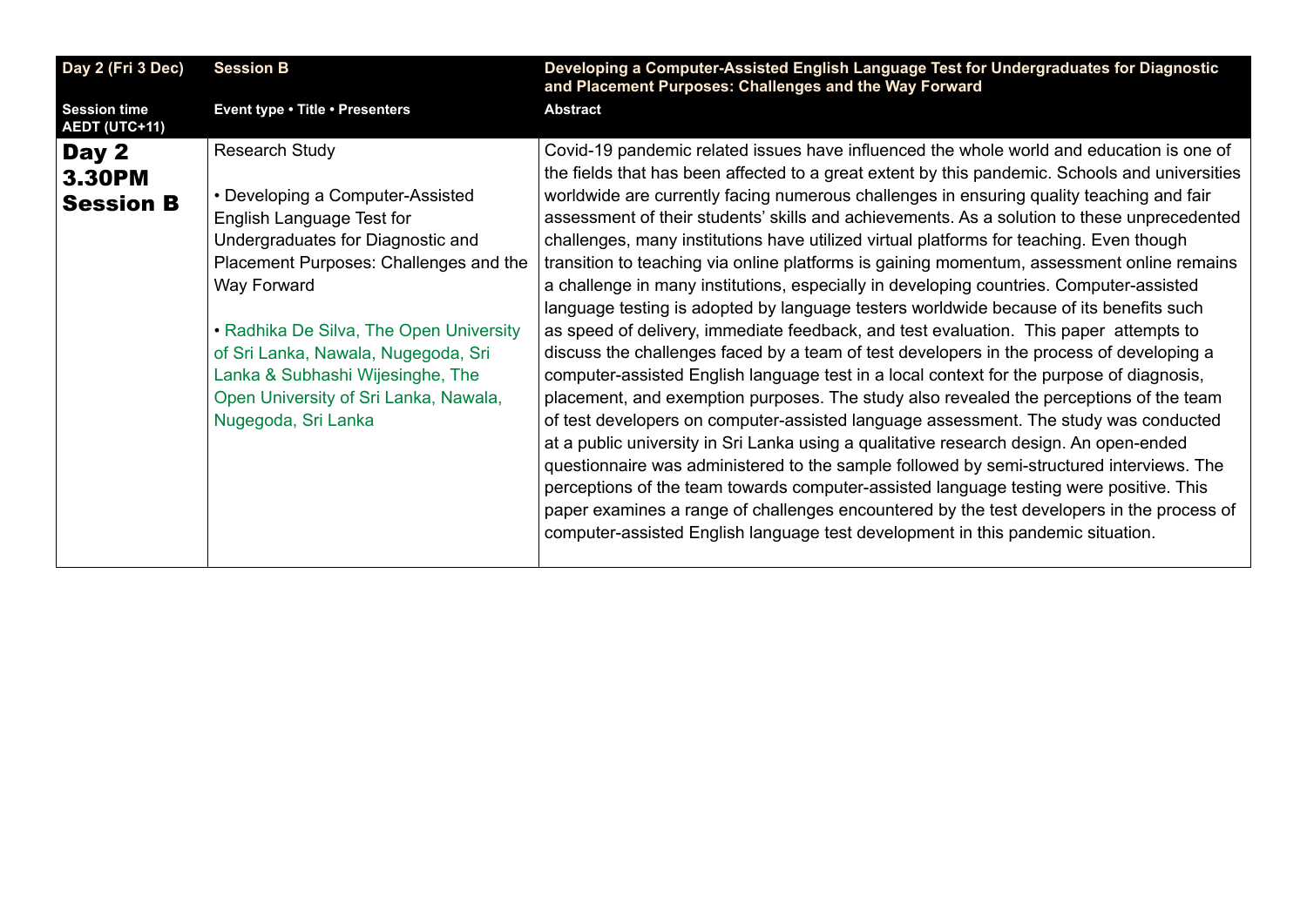<span id="page-25-0"></span>

| <b>Session A</b>                                                                                                                                                                                                                                                                                                       | Examining the validity of the CSE-based scale for a writing assessment using the argument-<br>based approach to validation                                                                                                                                                                                                                                                                                                                                                                                                                                                                                                                                                                                                                                                                                                                                                                                                                                                                                                                                                                                                                                                                                                                                                                                                                                                                                                                                                                                                                                                                                                                                                                                                                                                                                                                                                                                                                                    |
|------------------------------------------------------------------------------------------------------------------------------------------------------------------------------------------------------------------------------------------------------------------------------------------------------------------------|---------------------------------------------------------------------------------------------------------------------------------------------------------------------------------------------------------------------------------------------------------------------------------------------------------------------------------------------------------------------------------------------------------------------------------------------------------------------------------------------------------------------------------------------------------------------------------------------------------------------------------------------------------------------------------------------------------------------------------------------------------------------------------------------------------------------------------------------------------------------------------------------------------------------------------------------------------------------------------------------------------------------------------------------------------------------------------------------------------------------------------------------------------------------------------------------------------------------------------------------------------------------------------------------------------------------------------------------------------------------------------------------------------------------------------------------------------------------------------------------------------------------------------------------------------------------------------------------------------------------------------------------------------------------------------------------------------------------------------------------------------------------------------------------------------------------------------------------------------------------------------------------------------------------------------------------------------------|
| Event type . Title . Presenters                                                                                                                                                                                                                                                                                        | <b>Abstract</b>                                                                                                                                                                                                                                                                                                                                                                                                                                                                                                                                                                                                                                                                                                                                                                                                                                                                                                                                                                                                                                                                                                                                                                                                                                                                                                                                                                                                                                                                                                                                                                                                                                                                                                                                                                                                                                                                                                                                               |
| Research Study (Work in Progress)<br>• Examining the validity of the CSE-<br>based scale for a writing assessment<br>using the argument-based approach to<br>validation<br>• Noriko Iwashita, The University of<br>Queensland, Brisbane, Australia &<br>Jiuliang Li, Beijing Institute of Fashion<br>Technology, China | China's Standards of English (CSE) were developed in 2018 as a yardstick for teaching<br>and learning. With a range of criteria of English proficiency to inform teaching, learning and<br>assessment, the CSE is expected to serve as a guideline for English language education<br>initiatives in China (Liu, 2015, 2017; Wang, 2018). While several suggestions on applying<br>the CSE into the writing classroom have been put forward (e.g., He & Xiao, 2019), empirical<br>studies reporting the actual use and impact of CSE and CSE-based tools on teaching and<br>learning are rare to date. Further, it has been reported that CSE scales are not very practical<br>for actual classroom use (e.g., Jin et al., 2018).<br>The current study investigates how CSE-based initiatives could be incorporated into<br>the English classroom to enhance teaching and learning. A new CSE-based scale was<br>developed for a reading and writing course at a large urban university. Employing Bachman<br>and Palmer's (2010) Assessment Use Argument framework, a validation study of the CSE<br>based-scale was conducted in two stages following the method employed by Mendoza and<br>Knoch (2018). In the first stage, 216 writing scripts of three different genres (i.e., 72 each for<br>narrative, argumentative and expository) were rated by four raters. Its quality was analyzed<br>using many-facet Rasch measurement. In addition, the raters were invited to participate in<br>an online questionnaire survey and focus group interviews on sharing their opinions and<br>perceptions of the rating scale. Preliminary findings of the first stage of the study found that<br>the rating scale was of good quality and raters' comments were generally positive. The paper<br>presents suggestions for the second stage of the study and discusses how these findings<br>could be implied to use the CSE-based scale in classroom teaching. |
|                                                                                                                                                                                                                                                                                                                        |                                                                                                                                                                                                                                                                                                                                                                                                                                                                                                                                                                                                                                                                                                                                                                                                                                                                                                                                                                                                                                                                                                                                                                                                                                                                                                                                                                                                                                                                                                                                                                                                                                                                                                                                                                                                                                                                                                                                                               |